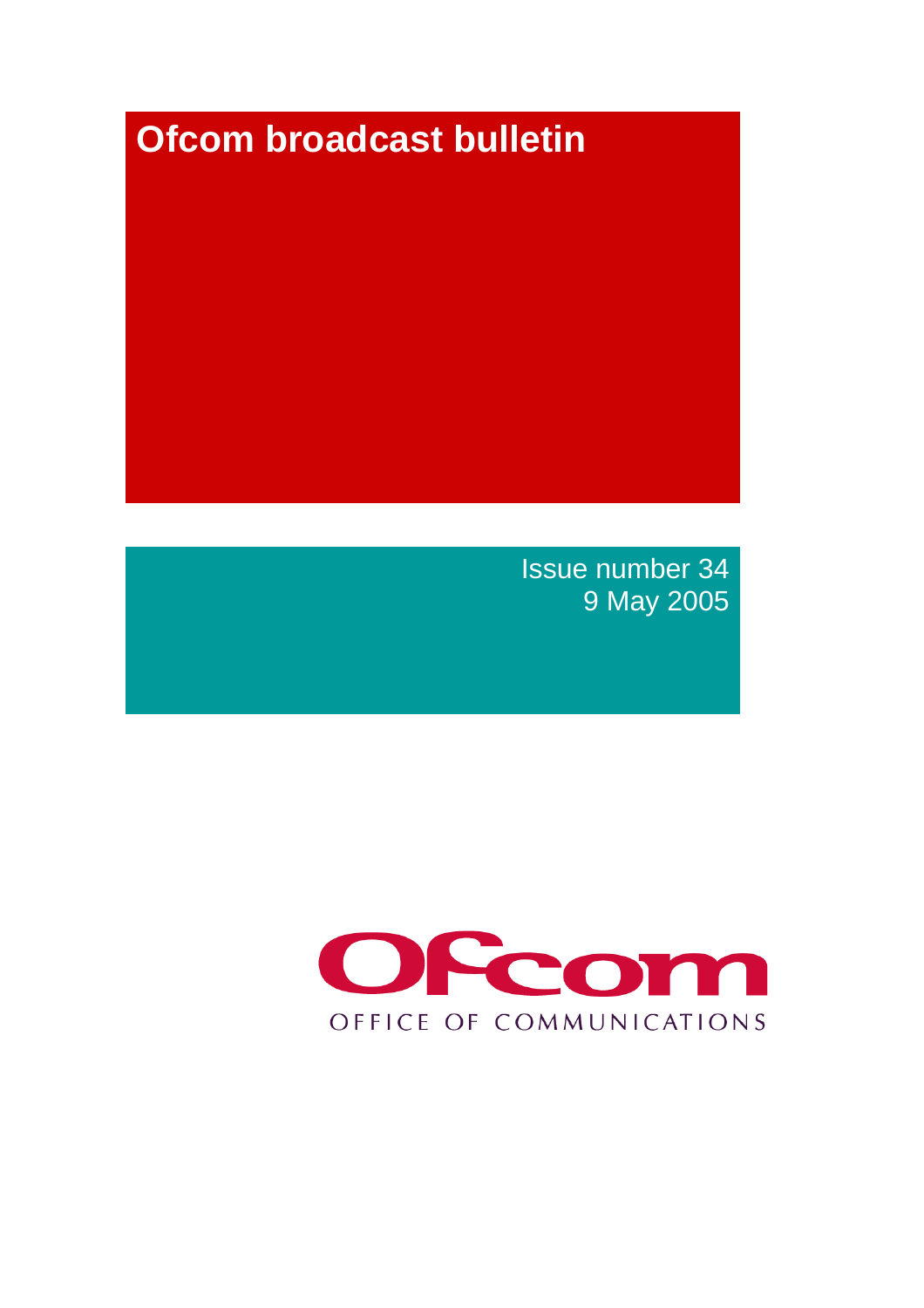Ofcom broadcast bulletin 34 9 May 2005

### **Contents**

| Introduction                      |                |
|-----------------------------------|----------------|
| <b>Standards cases</b>            |                |
| In Breach                         | 3              |
| Resolved                          | $\overline{7}$ |
| Not in Breach                     | 12             |
| <b>Fairness and Privacy cases</b> |                |
| <b>Upheld in Part</b>             | 18             |
| Not Upheld                        | 19             |
|                                   |                |

Other programmes not in breach/outside remit 20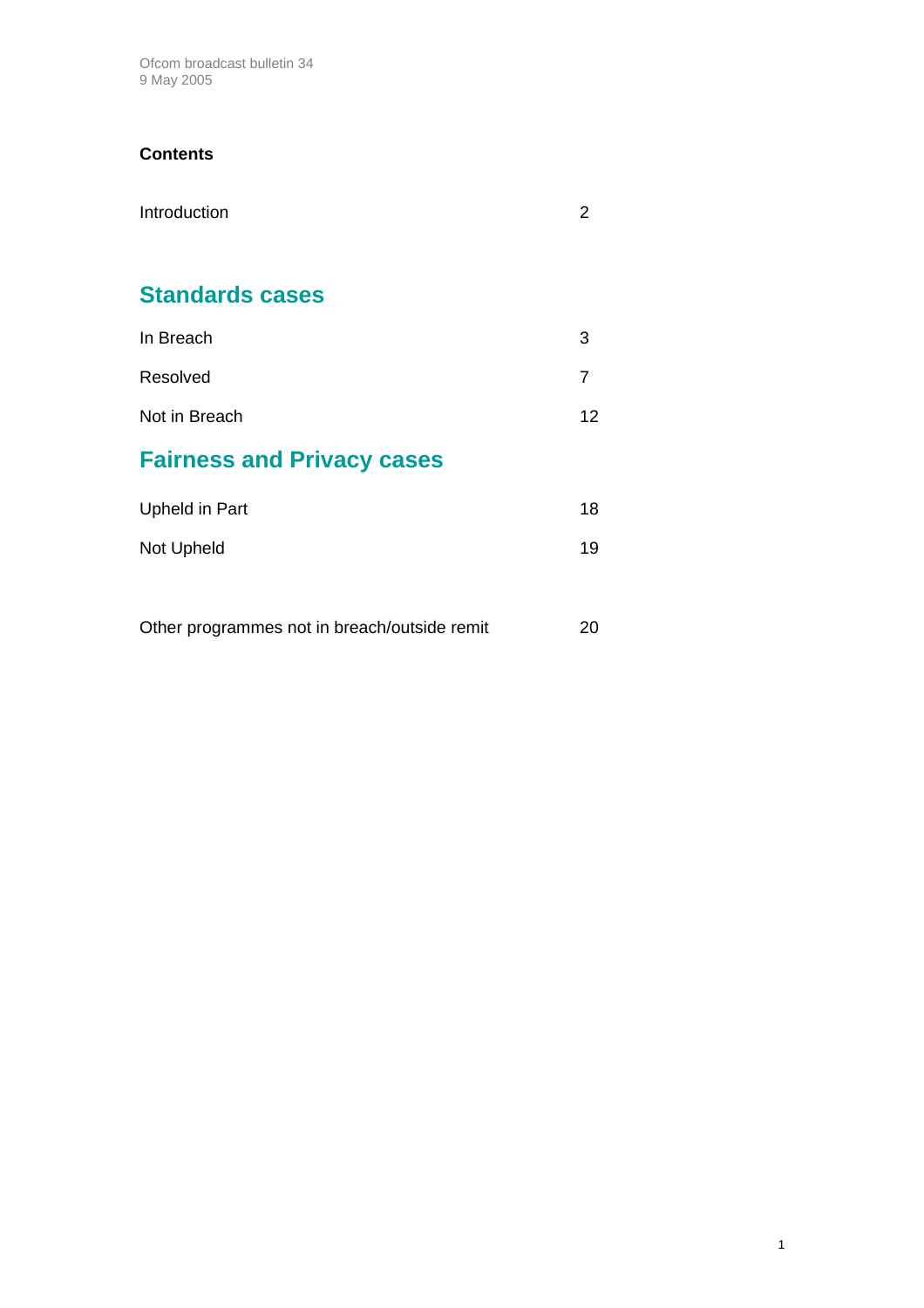#### **Introduction**

The Communications Act allows for the Codes of the legacy regulators to remain in force until such time as Ofcom has developed its own Codes. Ofcom has consulted on its new draft Code.

The new Code will be published this year.

The Codes and rules currently in force for broadcast content are:

- Advertising and Sponsorship Code (Radio Authority)
- News & Current Affairs Code and Programme Code (Radio Authority)
- Code on Standards (Broadcasting Standards Commission)
- Code on Fairness and Privacy (Broadcasting Standards Commission)
- Programme Code (Independent Television Commission)
- Programme Sponsorship Code (Independent Television Commission)
- Rules on the Amount and Scheduling of Advertising

From time to time adjudications relating to advertising content may appear in the bulletin in relation to the application of formal sanctions by Ofcom.

*Copies of the full adjudications for Upheld and Not Upheld Fairness and Privacy cases can be found on the Ofcom website: www.ofcom.org.uk*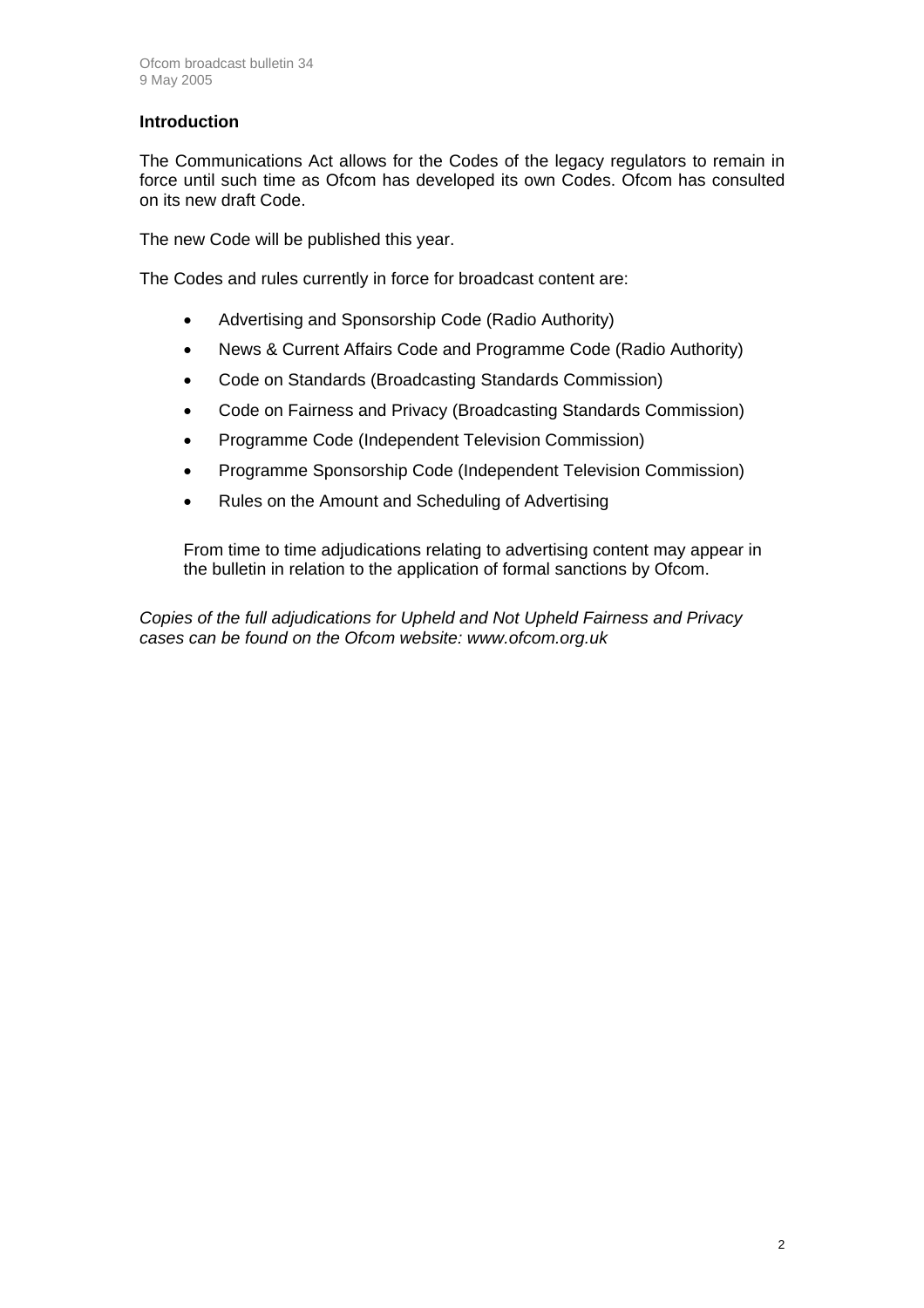#### **Standards cases**

# **In Breach**

# **Bam Bam Bigelow Interview/Cage of Death The Wrestling Channel**

*14 October 2004, 17:00 and 8 November 2004, 09:00*

#### **Introduction**

A viewer complained about swearing ("fuck") in this interview with Bam Bam Bigelow which they felt was unsuitable for broadcast when children could be watching.

Another viewer complained about violence and swearing ("motherfucking") in the *Cage of Death* match which they considered inappropriate for broadcast at 09:00.

When viewing the programme, Ofcom was also concerned about the way in which alcohol was featured in the programme.

#### **Response**

The Wrestling Channel said that viewers choosing to watch the channel must expect to see what appears to be violent and aggressive behaviour. However there were degrees of violence, and the channel took care to schedule and edit its programmes in line with the watershed guidelines. Modern wrestling is stage managed, little more than pantomime and appeared to be widely accepted by the viewing public – the majority of whom believed that the violence was faked. In addition, the Wrestling Channel was listed in the Sports Section of the Sky EPG and was therefore unlikely to be viewed accidentally.

The "sadistic and ultra FN violence" trailed, together with the actual *Cage of Death* match had been removed from the programme, given that it was scheduled for broadcast at 09:00. A scene involving a wrestler apparently being pushed into a pile of light bulbs was on screen for no more than one second, and was filmed from a distance so that viewers would not have been able to see any actual or apparent injury occurring.

The broadcaster said that the programme had contained a short sequence of a group of wrestlers entering the auditorium, drinking from what appeared to be beer bottles and then pouring some of the contents over members of the audience. However the wrestlers were not intoxicated and the scene was brief.

The song lyrics at the beginning of the *Cage of Death,* and the *Bam Bam interview,* had contained swearing but this was minimal and the programmes were not aimed specifically at children. As a policy, the channel removed all swearing from its bought-in programming but in these cases it had slipped through the net. Strict instructions had been issued to the channel's editors to ensure that this did not happen again.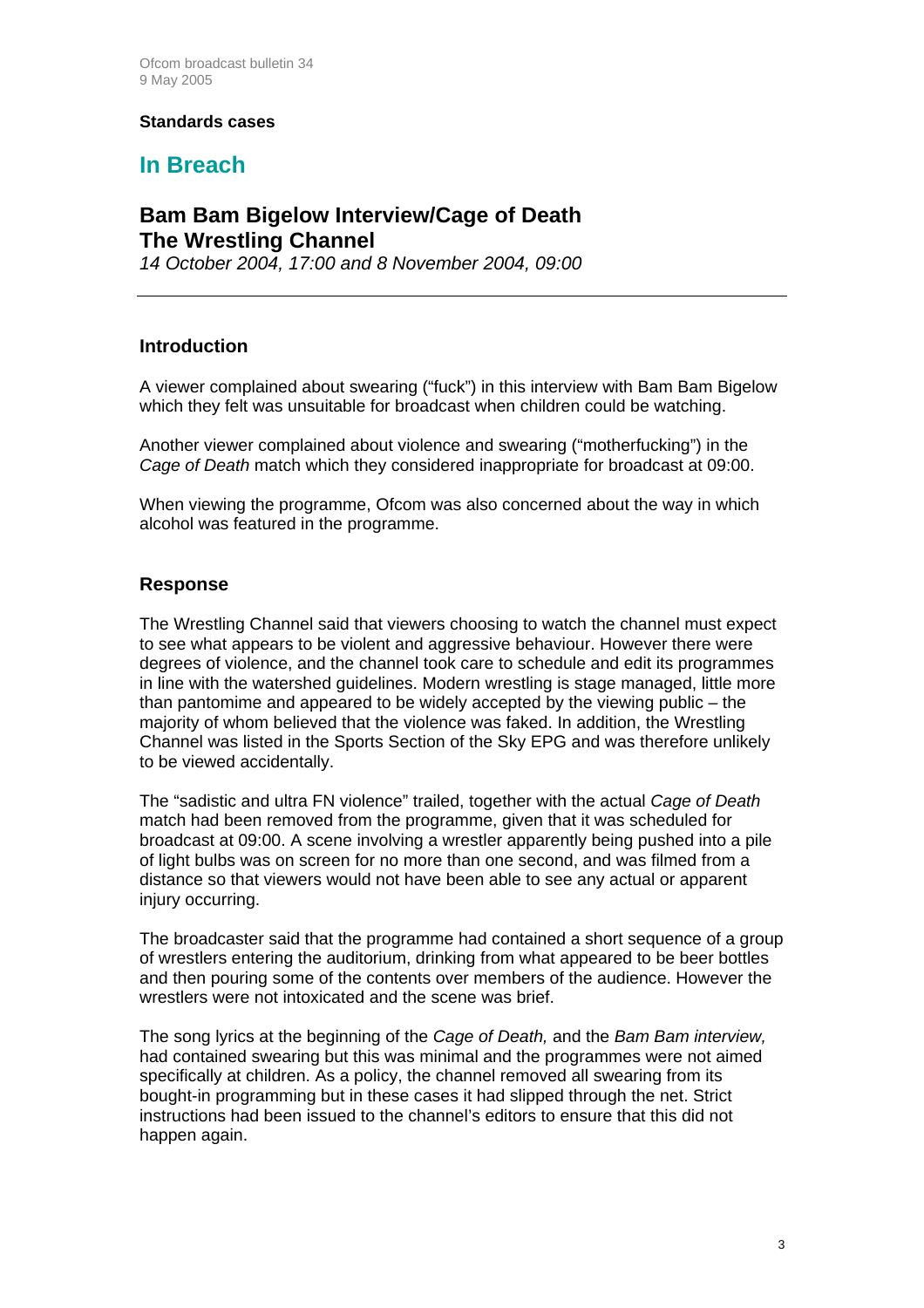# **Decision**

The Wrestling Channel was given a licence after it had provided specific reassurances to the then regulator (Independent Television Commission) that it would ensure that all its output complied fully with the Codes regarding family viewing and watershed issues.

We were concerned by some scenes of wrestling included in a montage in the *Cage of Death* programme. While accepting that this was a schoolday, younger children would still have been available to view and there was no announcement given about the simulated nature of the action or any warning not to emulate the stunts. The Programme Code requires that the portrayal of dangerous behaviour easily imitated by children should be avoided, especially before 21:00. The general level of violence in the montage, including the use of everyday objects such as tables, chairs, ladders, lights and barbed wire as weapons, and the injuries that appeared to be caused, meant that this programme was unsuitable for broadcast at 09:00.

In addition, one team of wrestlers made a feature of their supposed 'alcohol' consumption before the match began and encouraged the crowd to drink the 'beer' the team carried. Whether or not this alcohol was real, it was portrayed as such and was inappropriate in a programme broadcast at this time where it could not be iustified by its context.

We agree that the swearing was clearly unsuitable for broadcast pre-watershed and welcome the steps taken by the channel to improve its compliance procedures.

**The programmes were in breach of Section 1.2 (Family Viewing and the Watershed/Children and Imitative Behaviour) of the Programme Code**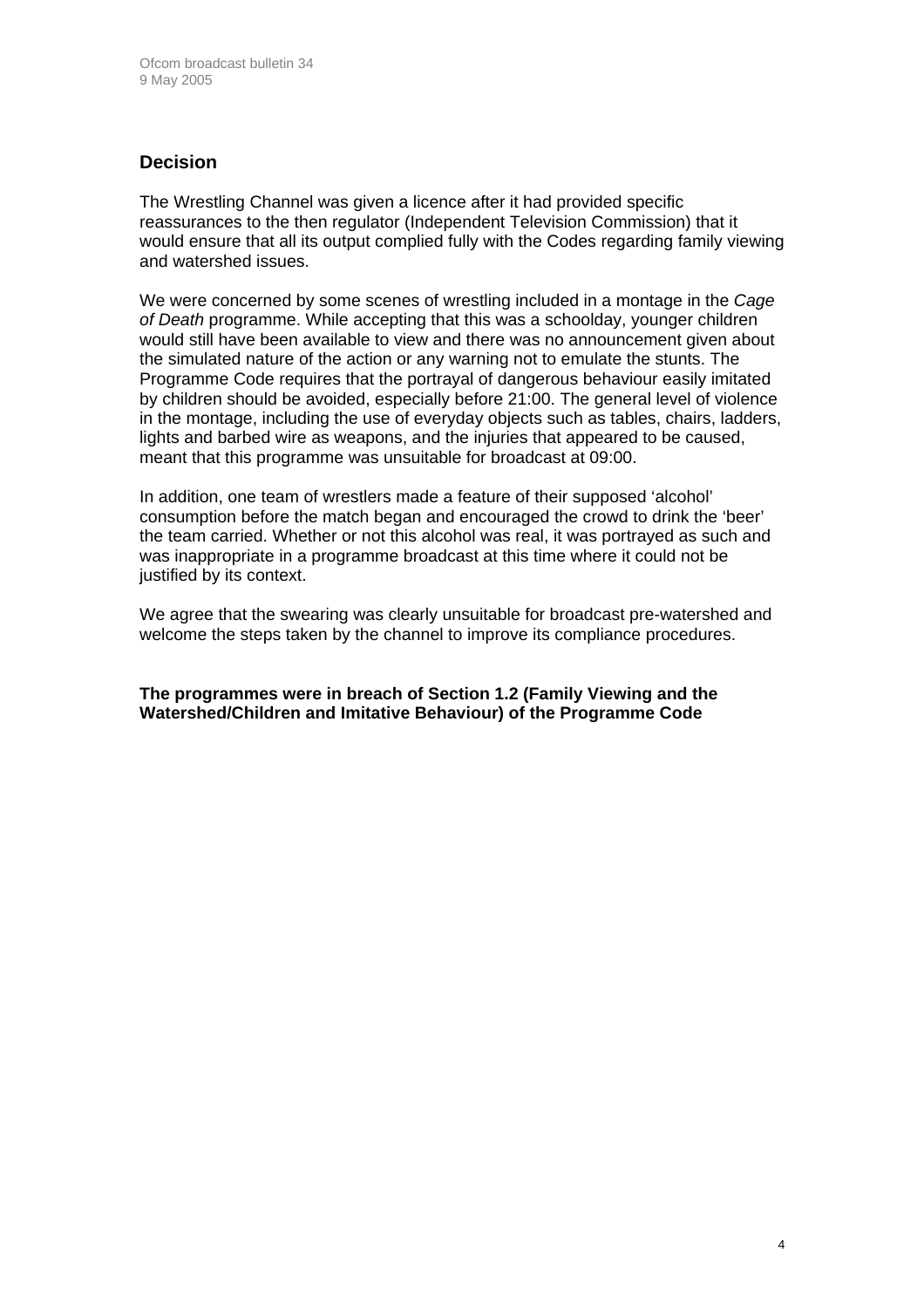**Navy NCIS**  *Fx289, 9 January 2005, 14:57*

#### **Introduction**

A viewer was concerned about the scheduling of this US drama on a Sunday afternoon, when many children are watching television. This episode involved the Crime Investigation Team tracking down a terrorist cell and included a detailed forensic examination of body parts, the point-blank shooting of a terrorist and a closeup of a terrorist hitting a female agent.

#### **Response**

FX believed that the series, overall, was suitable for scheduling in the afternoon, but agreed that this episode was close to the line. It was the last episode in the first series and, in the interests of continuity, the broadcaster had decided to screen it in the scheduled slot.

However, when viewing the second series, the licensee considered that a few episodes needed to be edited for pre-watershed transmission. The decision was taken, therefore, to re-schedule the repeat of the first series, and the second series, in the evening, at 21:00 on Fridays and 19:00 on Sundays. Edits were made to this episode and the second series to make them suitable for these slots.

#### **Decision**

We welcome that the broadcaster has recognised that some episodes of this series are not suitable for afternoon viewing. The Programme Code recognises that the likelihood of children watching a particular channel varies according to the time and subject matter. However material unsuitable for children must not be transmitted at times when large numbers of children may be expected to be watching television. Although this channel is aimed at young males, we believe it is reasonable for parents or carers to expect that programmes at this time on a Sunday afternoon will not contain content unsuitable for children, who may be watching on their own.

Last July, a similar incident occurred when an episode of *The X Files* was shown in the afternoon schedule and contained scenes which some children may have found disturbing. FX re-evaluated its afternoon scheduling of some episodes and moved them to an evening slot. On that occasion, in view of the broadcaster's action, we considered the matter resolved. We are concerned that another series has now presented similar problems. Whilst recognising that the channel is not aimed at children, we believe that some US drama does contain material which is more violent in tone than most viewers would find acceptable for children to view. Even taking into account the channel's niche target audience, the licensee should take care with material scheduled during the day when children are available to view in large numbers.

#### **The programme was in breach of Section 1.2 (Family Viewing and the watershed) of the Programme Code**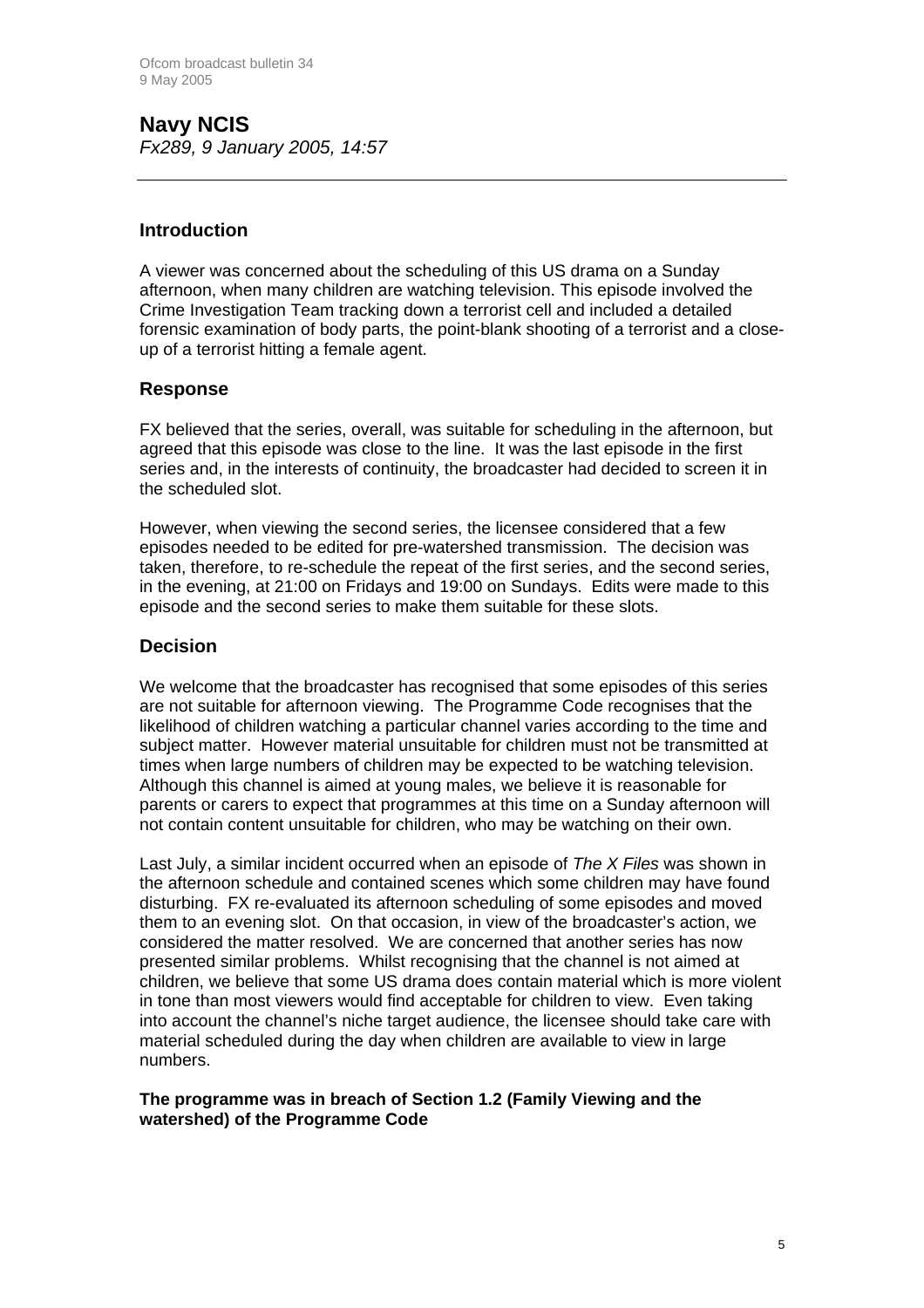# **Psyclops**

*The Horror Channel, 2 January 2005, 20:00*

### **Introduction**

A viewer was concerned that this horror film, showing graphic violence and an explicit sex scene, was shown before the watershed.

#### **Response**

The Horror Channel said that although the film had not received a British Board of Film Certification (BBFC) rating, it believed that the film would be the equivalent of a '15' rating.

#### **Decision**

When the Horror Channel was given a licence, it was expressly told by the then regulator (Independent Television Commission) that it would have to ensure that it did not show any films stronger than a PG (or equivalent) before 21:00.

The Horror Channel is not a premium subscription channel. In Section 1.4 (Feature Films and other Acquired Material), the Programme Code states that the earlier watershed of 20:00 applies only to *premium subscription* (film) channels. The Horror Channel is one of a range of channels available when subscribing to a basic cable or satellite package. Viewers do not pay a premium subscription for this channel and so, as previously stated, it must comply with the 21:00 watershed.

The graphic sexual scenes and strong horror theme of this film meant that it was not suitable for scheduling before the 21:00 watershed. When we discussed this issue with the licensee, it undertook to immediately remove this film and any others with a '15' certificate from its pre-watershed schedule.

#### **The film was in breach of Section 1.4 (Feature Films and Other Acquired Material) of the Programme Code**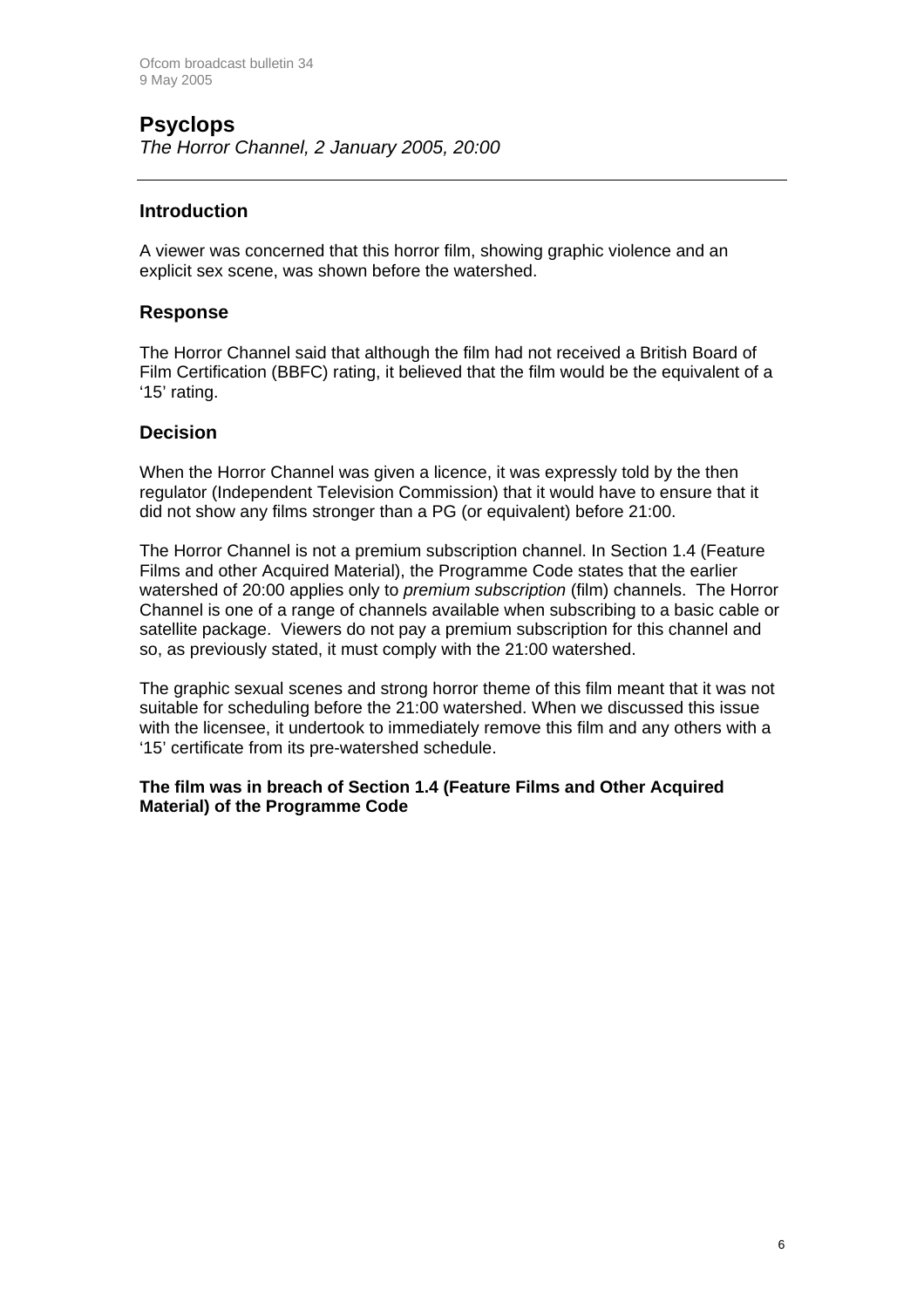# **Resolved**

**Blue Peter**  *BBC1, 10 January 2005, 17 January 2005 17:00* 

# **Introduction**

The edition ran a competition for viewers to design a logo encapsulating the theme of the 'Best of British', which would feature on the fuselage of an aeroplane. When introducing the competition, one of the presenters suggested that viewers might, for example, consider where they were born. She said that she had been born in Ulster and that when she thought of Britain, she thought of "the Red Hand that represents it [Ulster]". Two viewers considered this inappropriate and said that the symbol had sectarian links.

One of the viewers also mentioned an item in the following week's edition, when the presenters showed a selection of the competition entries that had been received. One presenter held up a computer-generated design featuring the Olympic rings and a map in which England, Scotland, Wales and Ireland (including the Republic of Ireland) were all covered with the Union Jack.

#### **Response**

The BBC said that *Blue Peter* had no political agenda and aimed to be fair and evenhanded to every sector of the community. The production team had researched the item but were unaware of the complex sensitivities surrounding the use of the Red Hand. The BBC said that, while in retrospect it would have been better if the researchers had found a more universally accepted symbol for the presenter to use, the choice was made in good faith, with no intention to promote or support any group which may have made political use of the symbol.

The map was a competition entry from an eight-year old child. The BBC said that work from children often included errors of some kind, and pointing them out would do little to encourage participation in future.

Senior management in CBBC had since drawn the attention of the team to the need for greater care with such matters. BBC Belfast's Political Editor had also briefed the team.

#### **Decision**

Given the sensitivities involved, the choice of the 'red hand' was unfortunate. The map was obviously incorrect and this should have been noted by the production team. However, the design appeared to be a genuine mistake by a child, in an attempt to refer to the bid to host the 2012 Olympic Games.

In view of the action taken by the BBC, we consider the matter resolved.

#### **Complaints resolved**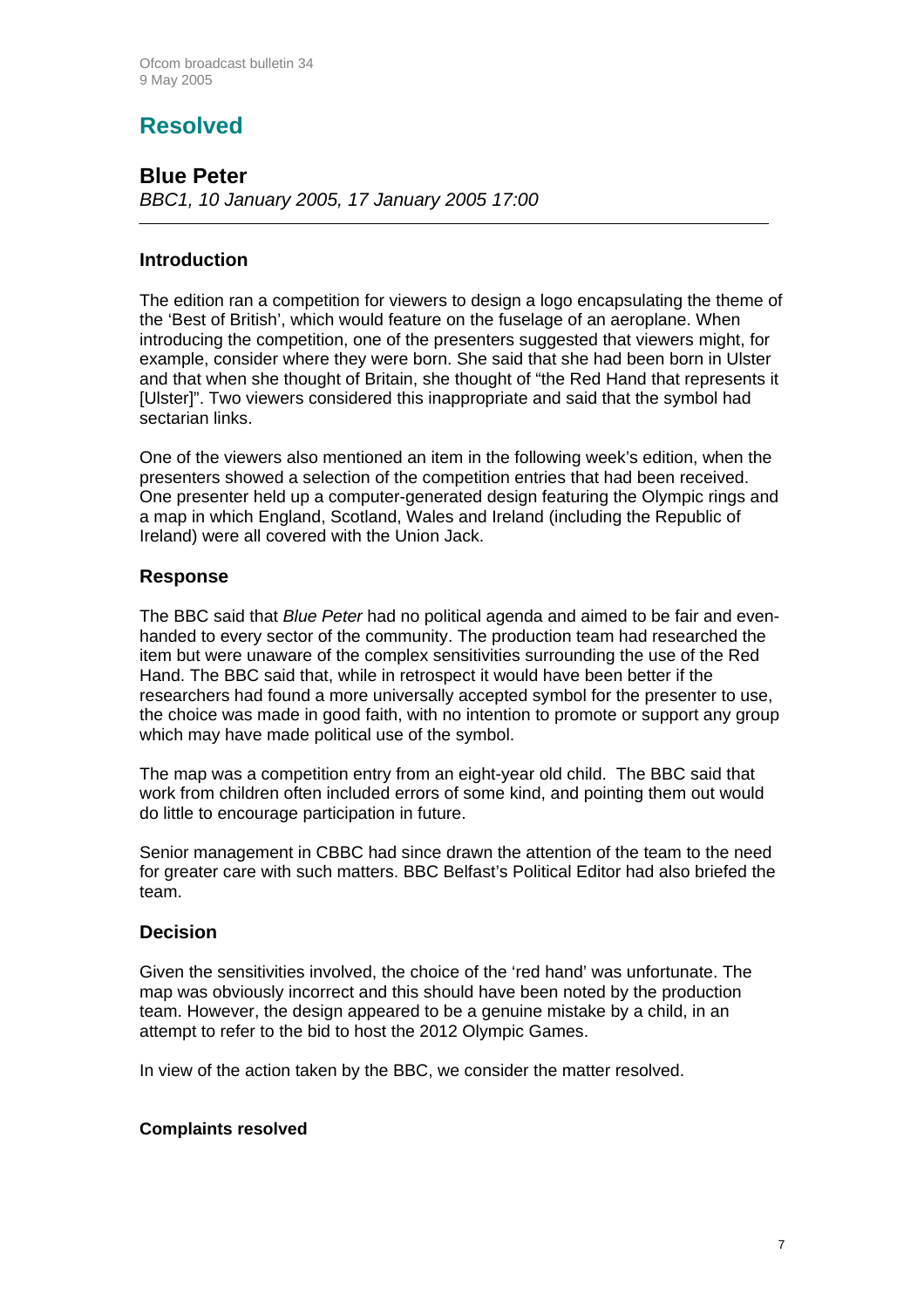# **ITN News**

*ITV1, 18 February 2005, 22:30* 

#### **Introduction**

Seven viewers complained that a report about pensions stated that public sector employees - such as teachers, nurses and police officers - do not contribute to their pensions which are funded directly by tax payers. The complainants said this was untrue, and that public sector workers made considerable contributions to their pension schemes.

#### **Response**

ITN - which makes the news programmes for ITV - said that it had investigated the complaints, and now accepted that the report was not accurate. It apologised for the error and promised to transmit an appropriate clarification/correction the next time pension issues are covered.

#### **Decision**

We welcome ITN's acceptance of the error, and accept the proposed remedy. We consider the matter resolved.

#### **Complaints resolved**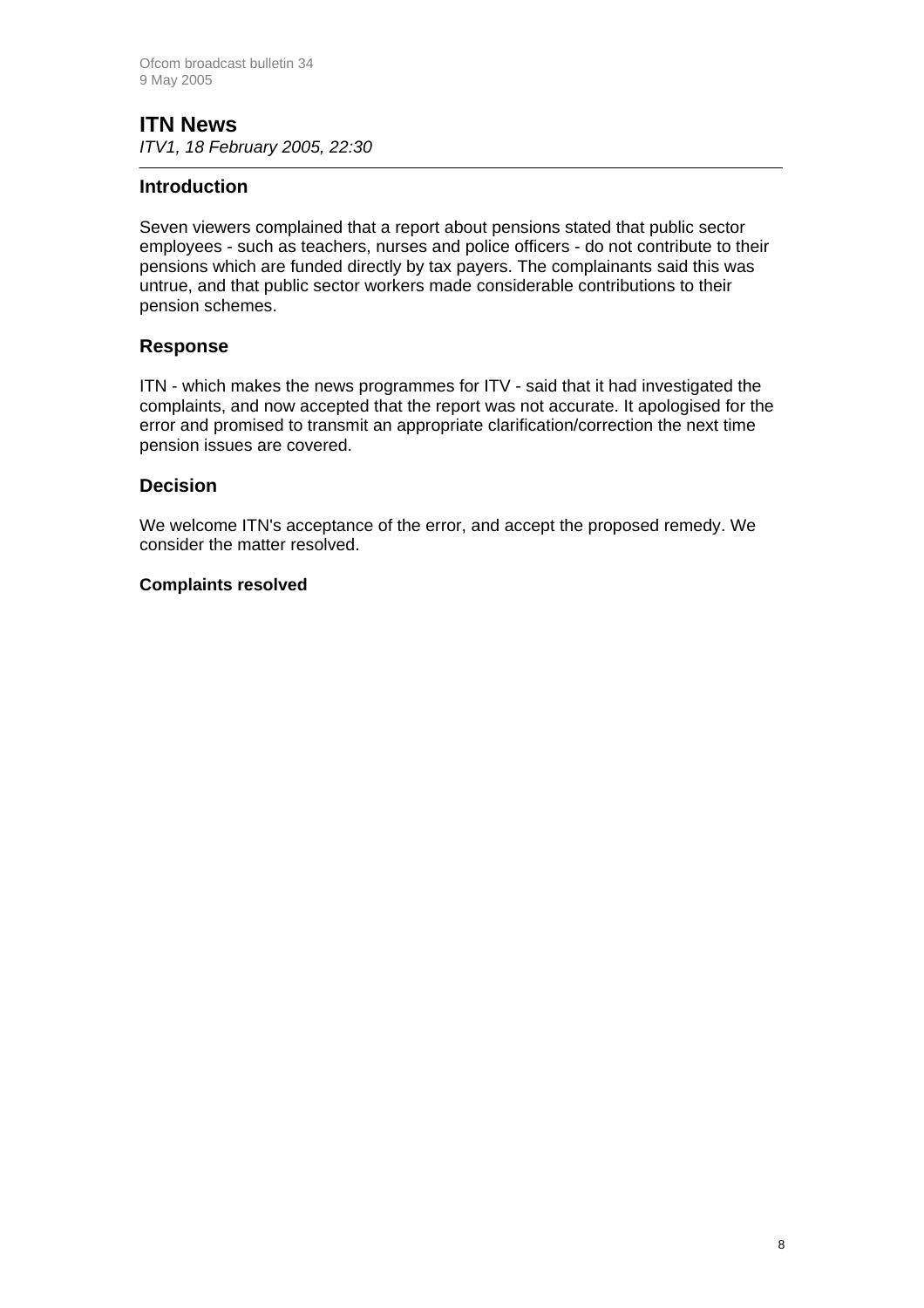### **Champions' League**   *ITV1, December 7 2004, 19:25*

### **Introduction**

Two viewers complained that, during ITV's live broadcast of a football match, a football commentator remarked that one of the teams had had a "holocaust of a start".

#### **Response**

ITV said that immediately after the incident, programme executives made it very clear to the commentator that his use of the word – albeit without intending to offend, and with the pressures of live broadcasting – was wrong and unacceptable. ITV Sport immediately issued a public apology.

#### **Decision**

In view of the action taken and apology by ITV, we consider this matter resolved.

#### **Complaints resolved**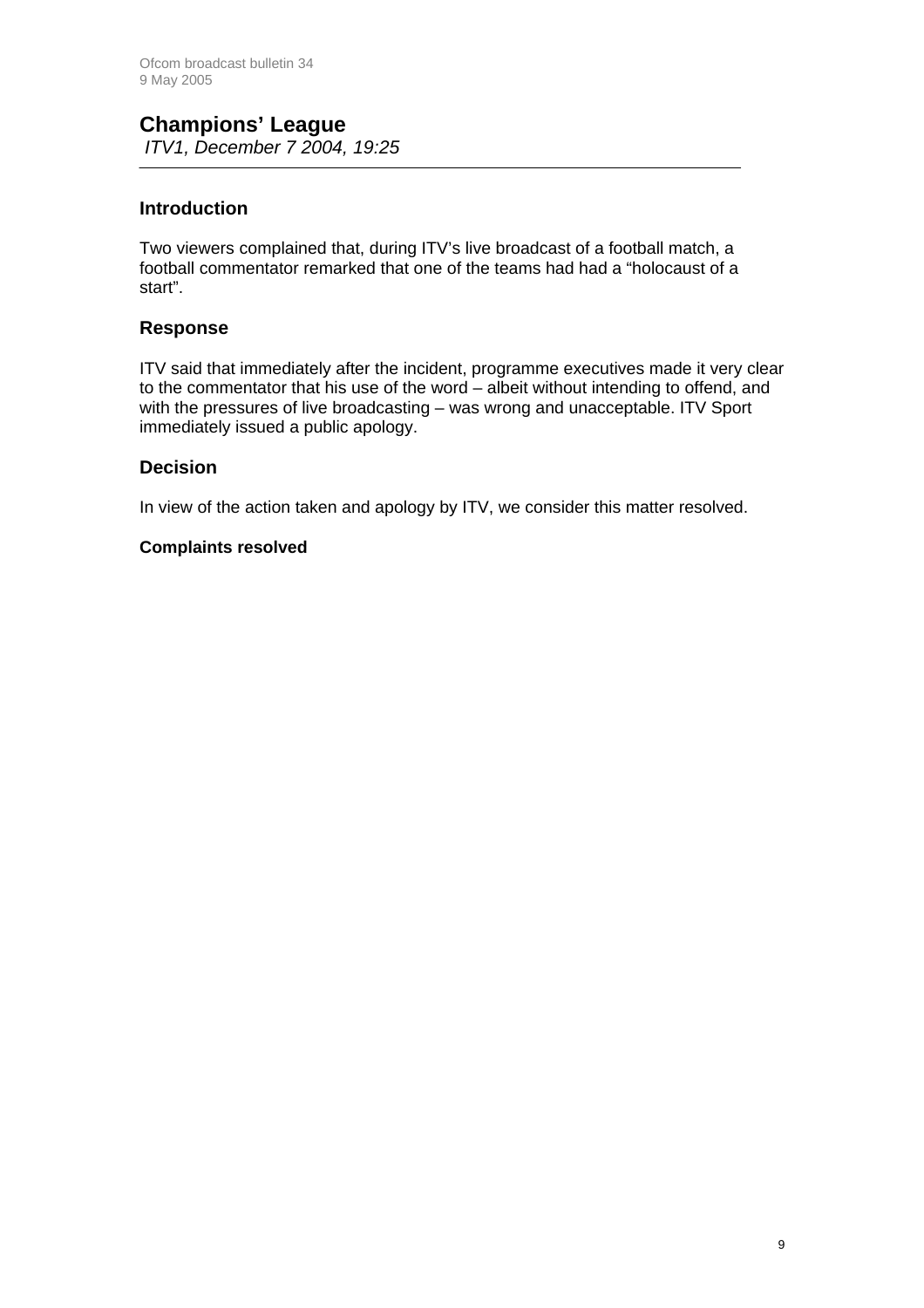### **Off the Ball** *BBC Radio Scotland, 6 November 2004, 13.00*

#### **Introduction**

In this edition of the series, listeners were asked to email their suggestions of things to throw at unsuccessful football managers. A selection of responses was then read out by one of the presenters.

The Catholic Media Office objected to the suggestion that a former Celtic Manager and Assistant Scotland Manager should be pelted with communion wafers, which it believed was "a profane and disrespectful reference to the Eucharist, a sacrament at the heart of Catholic religious belief."

#### **Response**

The BBC said that the programme sought to take a light-hearted but irreverent look at Scottish soccer and society. It included comments, sketches and listener contributions that often challenged attitudes to sport and satirised aspects of its relationship with life in Scotland - the legacy of sectarianism being frequently probed. One of the programme's hallmarks was that prejudices expressed by listeners were liable to be strongly challenged by the studio team.

The BBC admitted that editorial supervision had not been as stringent as usual and said that senior editorial staff accepted that the email should not have been selected for broadcast. However, the broadcaster added that the comment had not gone unchallenged. Nevertheless, in view of the growing seriousness with which the issue of sectarianism in soccer is regarded by the Scottish Executive and football clubs, the programme team had been reminded to take greater care in future.

#### **Decision**

This was an unfortunate choice of email, particularly in a context where emotions are known to run high. Neither presenter's reaction at the time fully challenged what had been aired. As the Code states, "although these [comedy] programmes have a special freedom, this does not give them unlimited licence…." However, the BBC have recognised this, addressed the matter with staff and taken steps to ensure such material is treated with greater care in future. We consider that the matter is now resolved.

#### **Complaint resolved**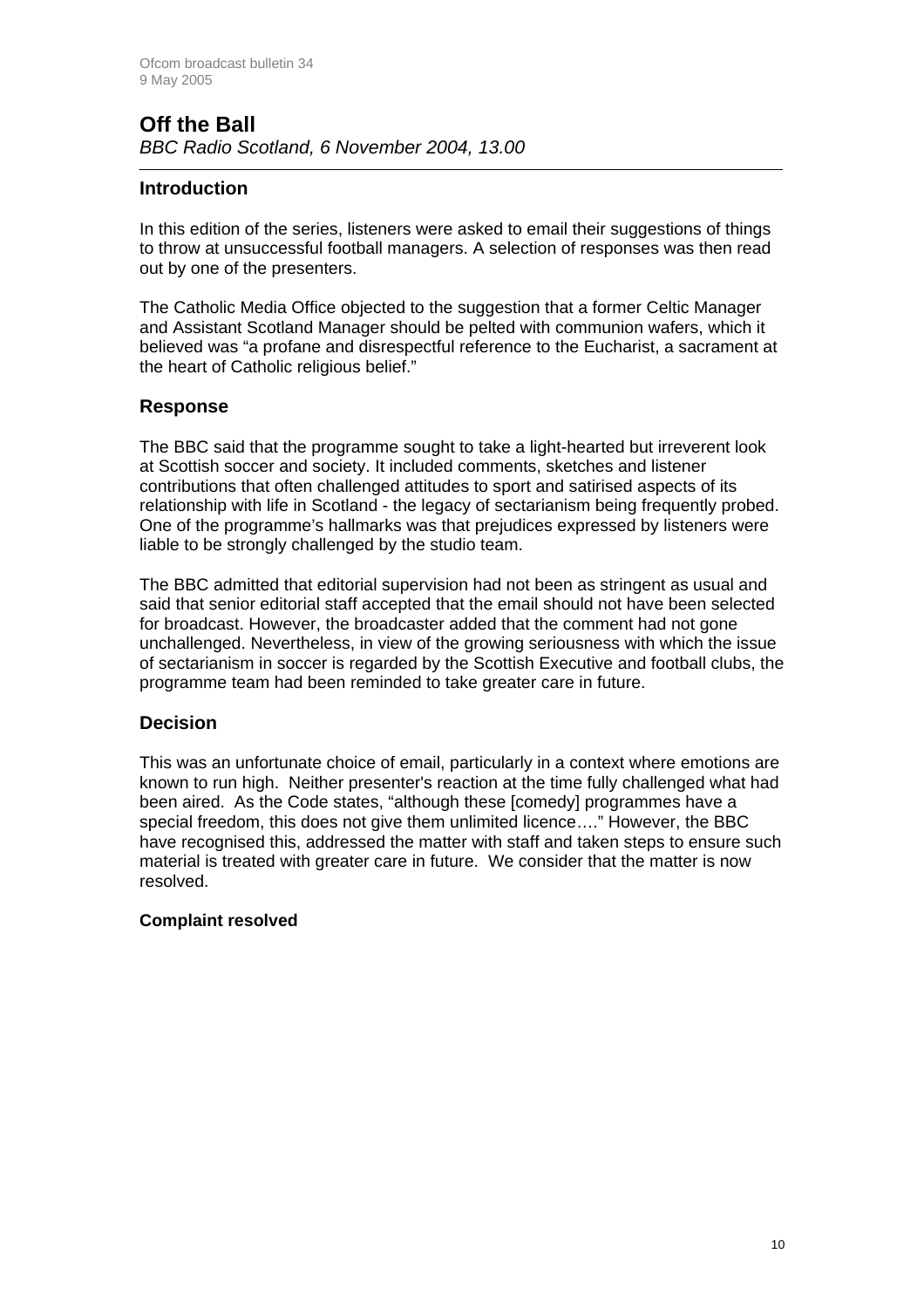# **GMTV**  *ITV 1, 15 February 2005, 06:45*

### **Introduction**

A viewer complained about a guest wearing a jacket with a logo which read "Punk As Fuck".

#### **Response**

GMTV agreed that the logo was unacceptable and should not have been shown. The guest had hid the logo from the producers, only revealing it halfway through the interview. The jacket was removed at the earliest opportunity.

### **Decision**

During most of the interview the guest had covered the logo and we accept that the producers were unaware of it. In the circumstances, we consider the matter resolved.

#### **Complaint resolved**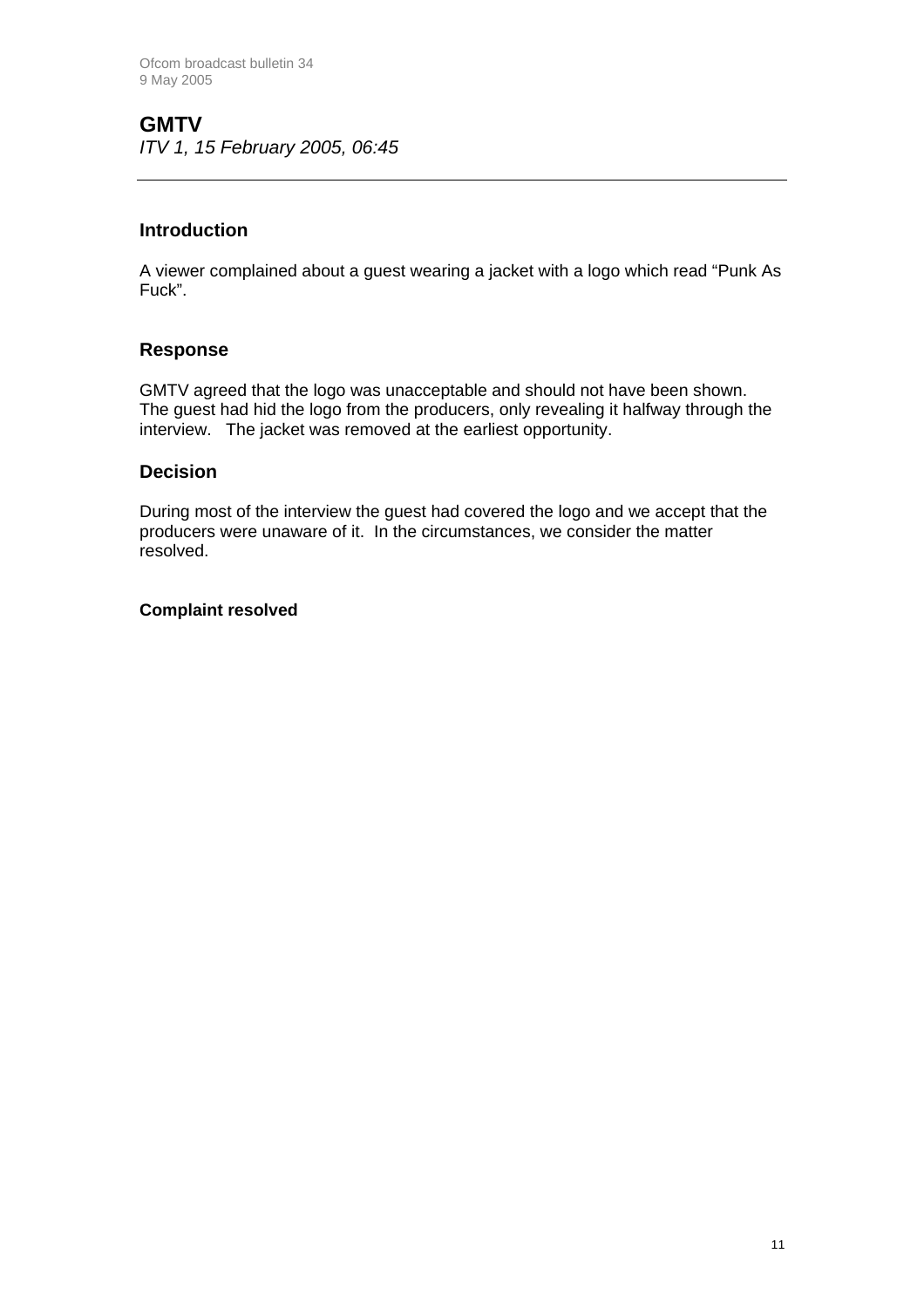# **Not in Breach**

# **Jerry Springer: The Opera**

*BBC2, 8 January 2005, 22:00* 

# **Summary**

Ofcom recognises that a large number of people were deeply offended by the transmission of *Jerry Springer: The Opera*. Nevertheless, it is Ofcom's view that the show was an important work and commentary on modern television.

In assessing these complaints, and in line with our statutory duties, Ofcom has sought to achieve the appropriate balance between, on the one hand, the standards set in the Code (ex-BSC Code on Standards) and the need to apply those standards to give adequate protection from harmful and offensive material, and on the other hand the need to guarantee an appropriate level of freedom of expression. Freedom of expression is particularly important in the context of artistic works, beliefs, philosophy and argument.

Ofcom appreciated that the representation of religious figures was offensive to some people. Their main concern arose from the depictions of figures at the heart of the complainants' religious beliefs. However, the show addressed moral issues in the context of a contemporary setting and contained a strong message. The show's effect was to satirise modern fame and the culture of celebrity. The images that caused the most offence were part of a "dream" sequence serving as a metaphor for the fictional Jerry Springer and his chat show. In Ofcom's view, these were not meant to be faithful or accurate depictions of religious figures, but a product of the lead character's imagination. Even as he lay dying, the fictional Jerry Springer still saw his life through the lens of his confessional show.

The programme as broadcast was not only clearly labelled and signposted, but was preceded by programmes which aimed to put the whole show in context. As always with matters of offence, the context is key. Whilst the show clearly had the potential to offend and indeed the intention to shock it was set in a very clear context as a comment on modern television. The strongest and most offensive language occurred well after the watershed: at 2230 onwards, with the most challenging material after 2300.

The transmission of *Jerry Springer: The Opera* was not therefore in contravention of Ofcom's Code (see below).

#### **Introduction**

*Jerry Springer: The Opera* was a televised performance of the West End stage production based on Jerry Springer's television show. The US programme is a 'reality-based' talk show which features members of the public discussing their emotional and personal lives. It is highly charged emotionally and regularly features strong language, violent behaviour and revelations of an extreme or shocking nature.

In the Opera, Jerry, the host, is shot at the end of the first act. In the second act, as he is dying, he imagines he is in Hell and forced to present a special show in which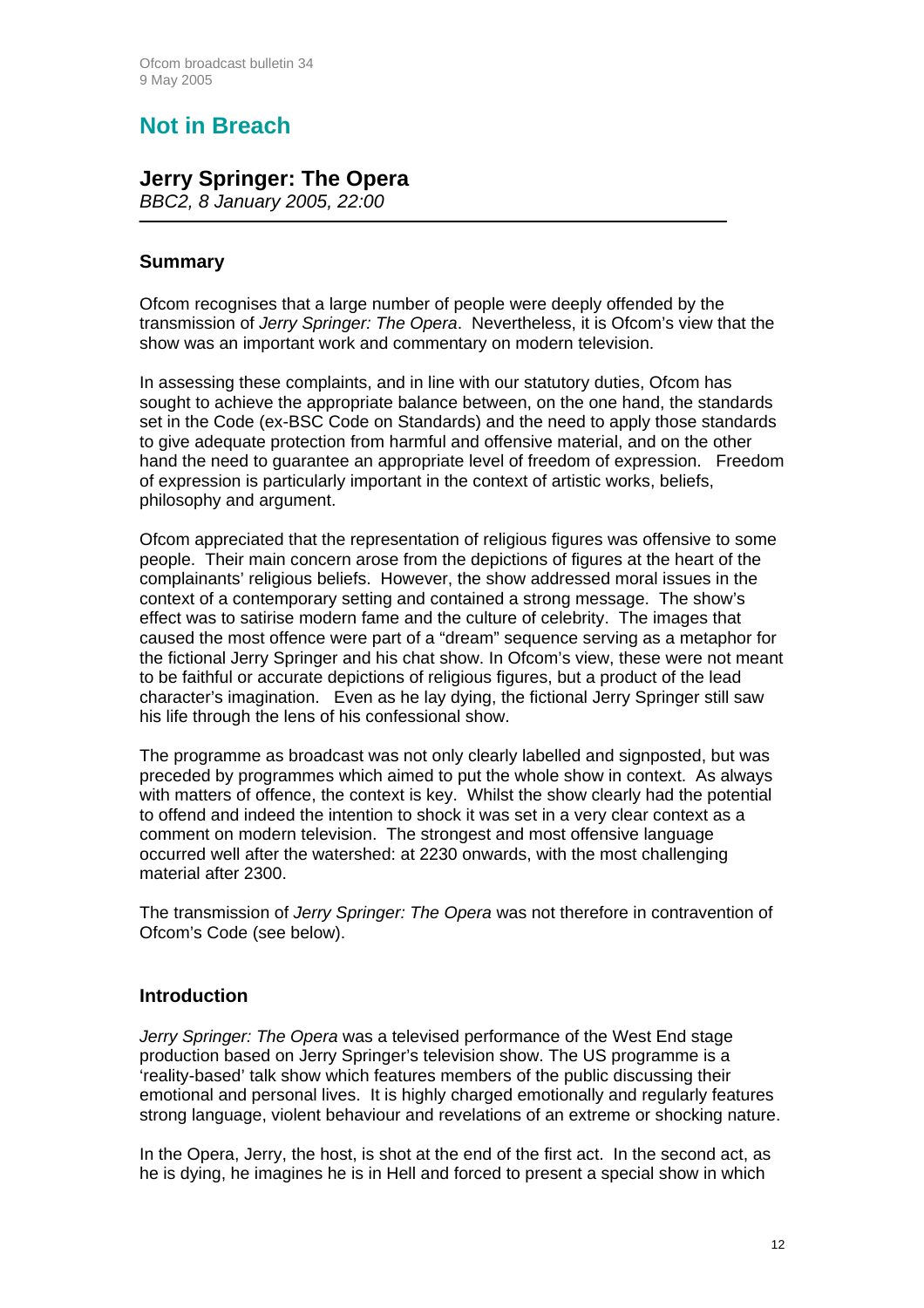Satan wishes to confront figures from the Bible. In the same way as a 'dysfunctional' family in the actual television show might behave, these figures tackle the fundamental issues that divide them. The fictional Springer, dying, reflects on the meaning of life and death and the part he has played in the world. Adam and Eve, Jesus, Mary and God are all introduced as characters in his imagination in this context.

Ofcom received 7941 contacts about the programme before transmission. We replied to these complainants explaining that Ofcom does not preview programmes.

Following the broadcast, 8860 complaints were received by Ofcom - 2849 e-mails, 1747 other contacts and 4264 e-mails from a campaign by the Premier Media Group. The level was unprecedented for Ofcom or any previous broadcasting regulator and appears to have been the first large scale internet campaign to Ofcom on any broadcasting issue.

The complaints included contentions which we would summarise as follows:

- the BBC went ahead with the broadcast despite protests beforehand, knowing that it was likely to cause offence;
- the programme singled out the Christian faith and would not have been broadcast if another faith was targeted in the same way;
- the swearing was excessive and offensive;
- the characterisation of religious Christian figures was offensive in terms of the language they used and their actions (many people highlighted the use of swear words alongside references to God and Jesus; Eve putting her hand under Jesus' loincloth; the suggestion that Jesus was gay; and the reenactment of the crucifixion);
- the BBC's argument of artistic merit did not give the broadcaster the right to overstep acceptable boundaries;
- the BBC as a public service broadcaster should not spend licence fees on programming that some or many people do not want on their screens; and
- warnings alone did not justify broadcasts that were unwanted, contained offensive material, and might have an adverse effect on younger viewers.

We received 210 contacts in support of the programme's broadcast, of whom:

- some were Christian but were not offended;
- some saw the programme as an aspect of freedom of expression, a satire and emphasised its artistic merit; and
- some did not feel it warranted such attention.

Exceptionally on this occasion, Ofcom decided that it would be appropriate in all the circumstances for *Jerry Springer: The Opera* to be considered at the highest level within Ofcom, by Ofcom's Content Board. This was because: it had already been considered at the highest level within the BBC; there was a need to avoid delay; the strength of feeling on the part of complainants; the general public interest; the high profile nature of the programme; and the fact that it had provoked strong emotions.

#### **Response**

We asked the BBC to respond to the complaints we had received following the transmission of the programme.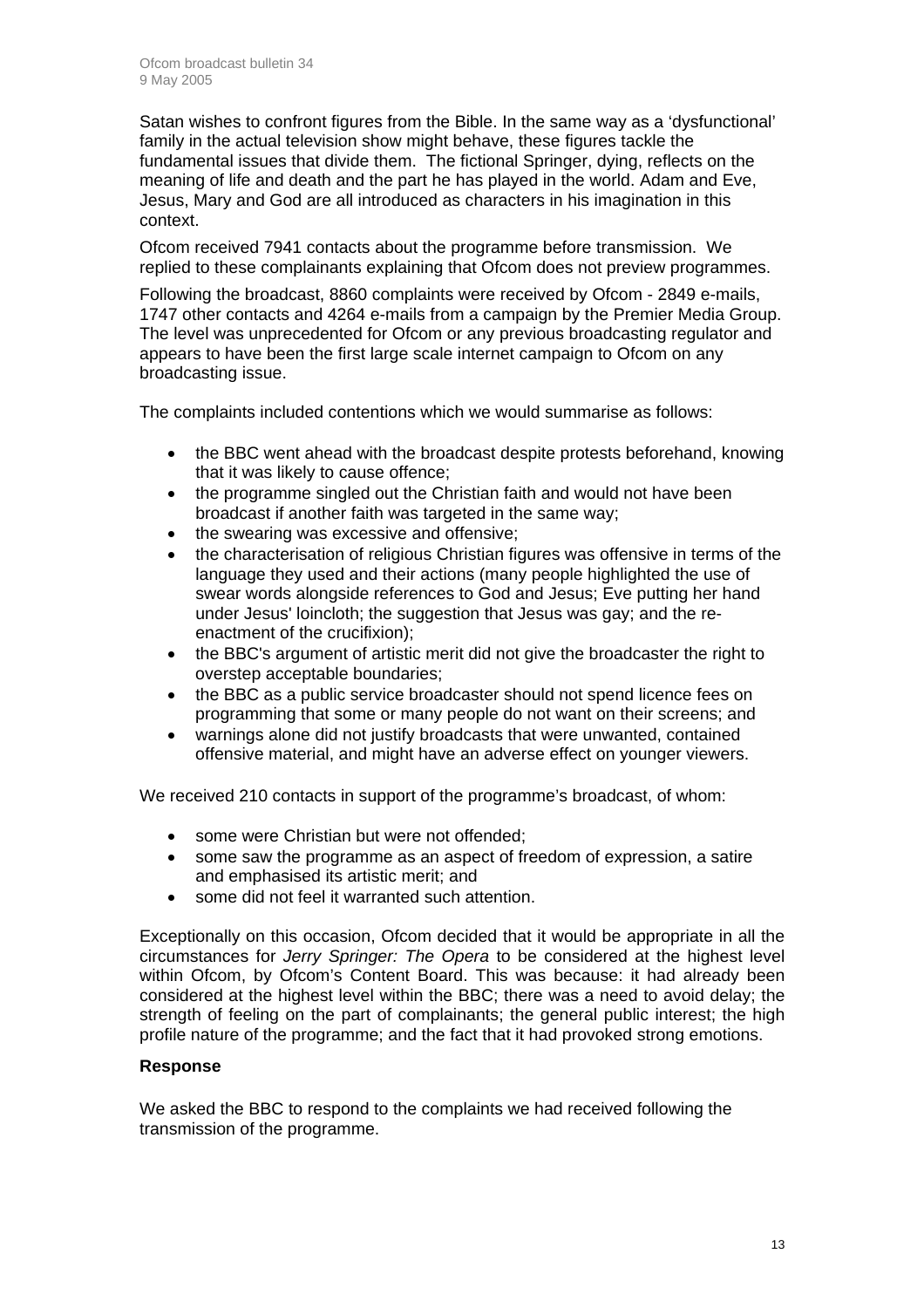The BBC requested that we considered the finding of the BBC's Governors' Programme Complaints Committee (GPCC) as its representation to us. The BBC's Director General had publicly offered his views on this matter prior to transmission, and so the BBC convened a meeting of the GPCC to consider the complaints lodged with the BBC. Ofcom decided to take the GPCC representation as the BBC's statement.

On request, the BBC also supplied us with an edited version of the management statement that was prepared for the GPCC.

In summary the GPCC said that:

- the offence, particularly the offence to religious beliefs, caused to sizeable numbers of people should not be underestimated or taken lightly;
- reasonable and comprehensive attempts were made to minimise offence through appropriate scheduling, clear warnings, and the use of other programmes prior to the broadcast to set the piece in context;
- the BBC is committed to freedom of expression, and has a duty to innovate, to reflect new and challenging ideas, and to make available to its audiences work of outstanding artistic significance; and
- in all the circumstances, the outstanding artistic significance of the programme outweighed the offence which it caused to some viewers and so the broadcasting of the programme was justified.

The GPPC's representations also specifically referred to our guidance on profanity (which was published in our bulletin Number 13).

#### **Decision**

Ofcom had to consider whether *Jerry Springer: The Opera* contravened the provisions of the ex–Broadcasting Standards Commission Code on Standards ("the Code") with which the BBC has to comply. This Code takes effect under the Communications Act 2003 ("the Act") as if it were a code issued by Ofcom (paragraph 43, Schedule 18 of the Act).

Ofcom considered the relevant provisions of the Code (as set out below) taking into account the complaints it had received and in light of its statutory duties under section 319 of the Act, and in particular, in the context of the Standards objectives.

The Act also requires Ofcom - to the extent it appears relevant - to apply standards regarding "harm and offence" in a manner that "best guarantees an appropriate level of freedom of expression".

Ofcom considered the relevant sections of the Code as follows:

**Section 7 –Scheduling.** The Code states that: "The composition of audiences of open access channels changes throughout the day, and the content of broadcasts reflects this. At certain times, parents will want to be confident that their children can watch or listen to programmes without the risk of being exposed to disturbing material. At other times, there will be more challenging material."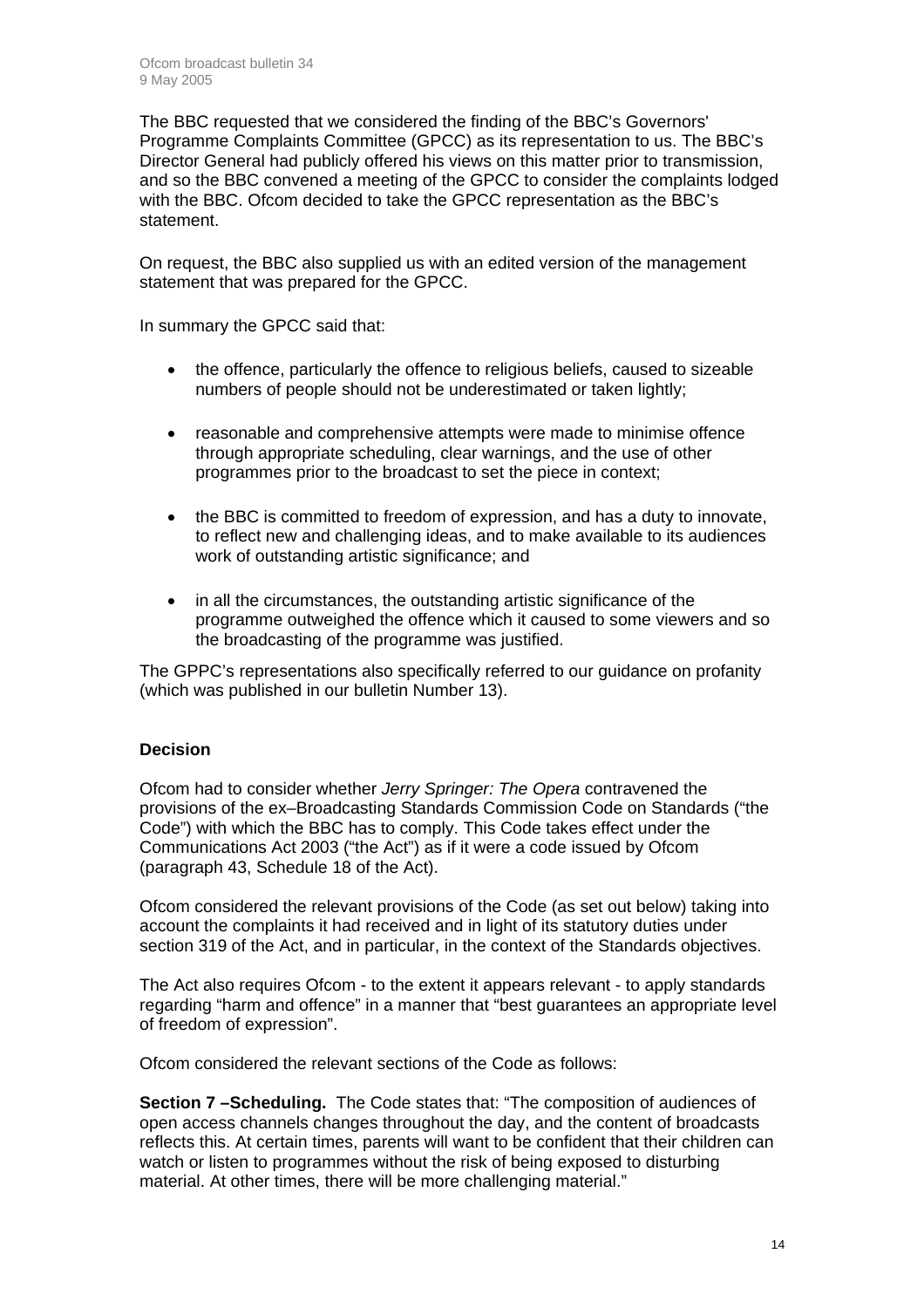The programme started one hour after the 2100 watershed. The strongest material was broadcast after 2300. Some complainants clearly did not expect this type of programme to be shown by BBC2. However while there may have been different audience expectations of the kind of material to be found on BBC2, Ofcom recognises that the service was created as an alternative to mainstream offerings found on BBC1.

#### *Conclusion: The programme did not contravene this section of the Code.*

**Sections 23 and 24 – Informing and Warning.** The Code states that "Broadcasters have a clear duty to give accurate information about the nature and content of programmes in order to allow the audience to make an informed choice."

BBC2 gave clear pre-transmission warnings about the content of the programme. It also clearly prepared the audience for what was coming up, by contextualising the material and explaining the background to the Opera. The likely strength of the material was also clear from the pre-programme publicity and surrounding controversy, although some of it was exaggerated.

#### *Conclusion: The programme did not contravene these sections of the Code.*

**Sections 26 and 27 – Respect and Dignity.** The Code states that "challenging and deliberately flouting the boundaries of taste in drama and comedy is a time-honoured tradition. Although these programmes have a special freedom, this does not give them unlimited licence to be cruel or to humiliate individuals or groups gratuitously".

Ofcom recognises that a great number of complainants felt that the Opera denigrated the Christian religion. Complainants clearly felt that the programme mocked their strongly held beliefs.

However, in Ofcom's view, serious thought had been given to the material, its production and its transmission. The subject of the Opera was '*The Jerry Springer Show'* and the society it reflects. The show was created as a caricature of modern television. Importantly, in Ofcom's view the Opera did not gratuitously humiliate individuals or any groups and in particular the Christian community. Its target was television and fame.

#### *Conclusion: The programme did not contravene these sections of the Code.*

**Sections 36-38 and 40 – Swearing and Offensive Language**.The Code states that, "Where the language can be justified, the majority of the audience favours the use of a later transmission time rather than editing…"

As stated above, the programme was appropriately scheduled well after the watershed (as required by the Code) and the strongest language was transmitted after 2230. However, the Opera as broadcast also pointed up the absurdities of excessive swearing in many of the songs and exchanges – rendering them on occasions meaningless and ridiculous. The most extreme language was directed at the character of Satan. This was a programme that satirised modern day 'confessional shows' where such language is common place. The Opera was a parody of such programming and as such, the language was to be expected and could be understood in such a context.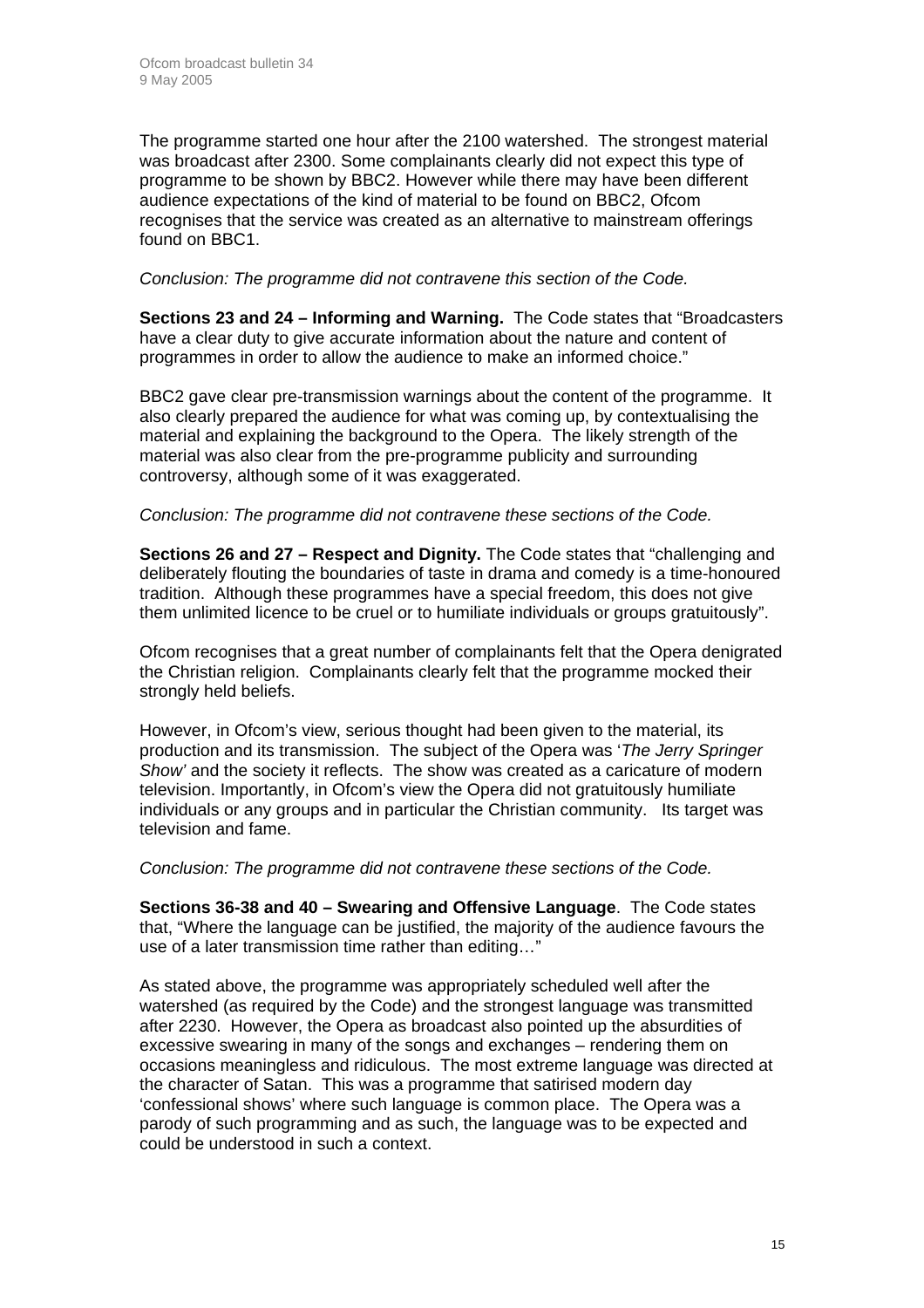Furthermore, as stated above, the information and warnings available to any potential viewer should have given sufficient indication of the likely content of the programme.

#### *Conclusion: The programme did not contravene these sections of the Code.*

**Sections 43-45 – Offences against Religious Sensibilities***.* The Code states that "Although religions should not be exempt from (the) critical scrutiny...particular care should be taken when referring to religion in entertainment".

Many complainants accused the BBC of committing the crime of blasphemy. However, criminal law is not a matter for Ofcom but for the courts. Ofcom is not required to determine whether the BBC committed blasphemy, but whether, in this case, the provisions of the Code had been contravened.

In assessing these complaints and in line with our statutory duties, Ofcom has sought to achieve the appropriate balance between, on the one hand the standards set in the Code (ex-BSC Code on Standards) and the need to apply those standards to give adequate protection from harmful and offensive material, and on the other hand the need, as appropriate, to guarantee freedom of expression. Freedom of expression is particularly important in the context of artistic works, beliefs, philosophy and argument.

Ofcom appreciated that the representation of religious figures was offensive to some people. Their main concern arose from the depictions of figures at the heart of the complainants' religious beliefs.

In considering offence against religious sensibilities, Ofcom took into account the clear context of the Opera. The fictional Jerry Springer lay dying in a delusional state. As he hallucinated, this character was asked to pitch Jesus against the Devil in his own confessional talk show. This '*dream'* sequence was emphasised by the fact that the same actors, who played guests on his show in the first act played the characters in the second act. What resulted was a cartoon, full of grotesque images, which challenged the audience's views about morality and the human condition. The production made clear that all the characters in the second act were the product of the fictional Springer's imagination: *his* concepts of Satan, God, Jesus and the others and modelled on the guests in his show.

In addition to this was the blatant use of *The Jerry Springer Show* format. The characters throughout behaved as people do on the show, using strong language and violence in a highly emotional manner. In light of this, Ofcom did not believe that the characters represented were, in the context of this piece, conveyed as faithful or accurate representations of religious figures, but were characterisations of the show's participants.

Some complainants commented on the fact that Christianity was the subject of the programme rather than another religion. However, the Code does not prohibit broadcasters from choosing to feature any faith in programming – what is important is the manner in which it is treated. (The BBC stated that it would broadcast a programme raising similar issues relating to another religion and it was therefore not being discriminatory.) It is not within Ofcom's remit to record a contravention of the Code on the basis that Christianity, as opposed to another faith, was the subject of *Jerry Springer: The Opera.* In considering freedom of expression, Ofcom recognises the UK's long standing tradition of satirising political and religious figures and celebrities. Ofcom must consider each programme on its merits.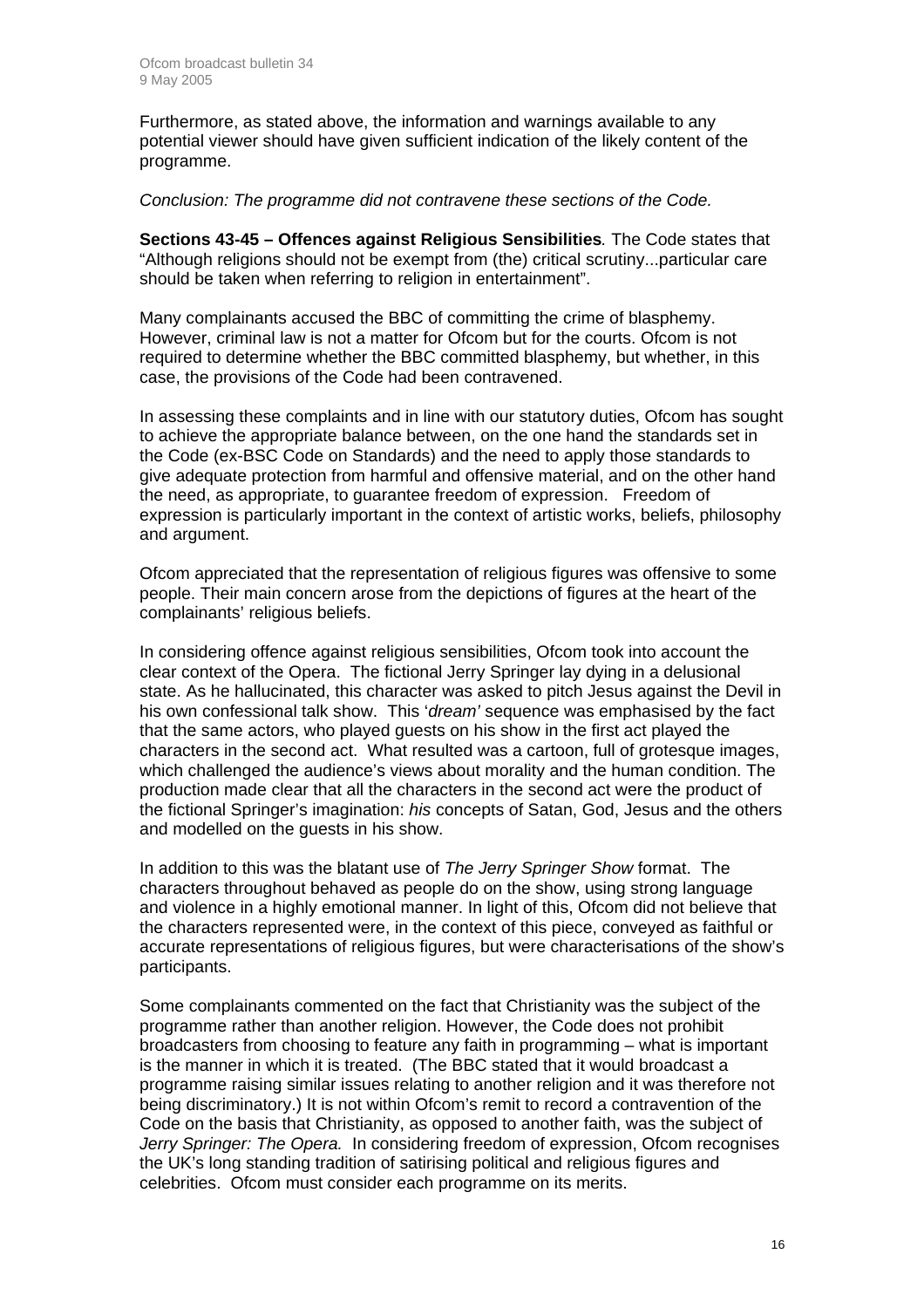*Conclusion: The programme did not contravene these sections of the Code.*

On balance, taking the full range of views into account, set against the provisions of the Code and other considerations listed above, Ofcom concluded that the broadcast of *Jerry Springer: The Opera* was not in contravention of the Code.

# **The programme did not contravene the Code**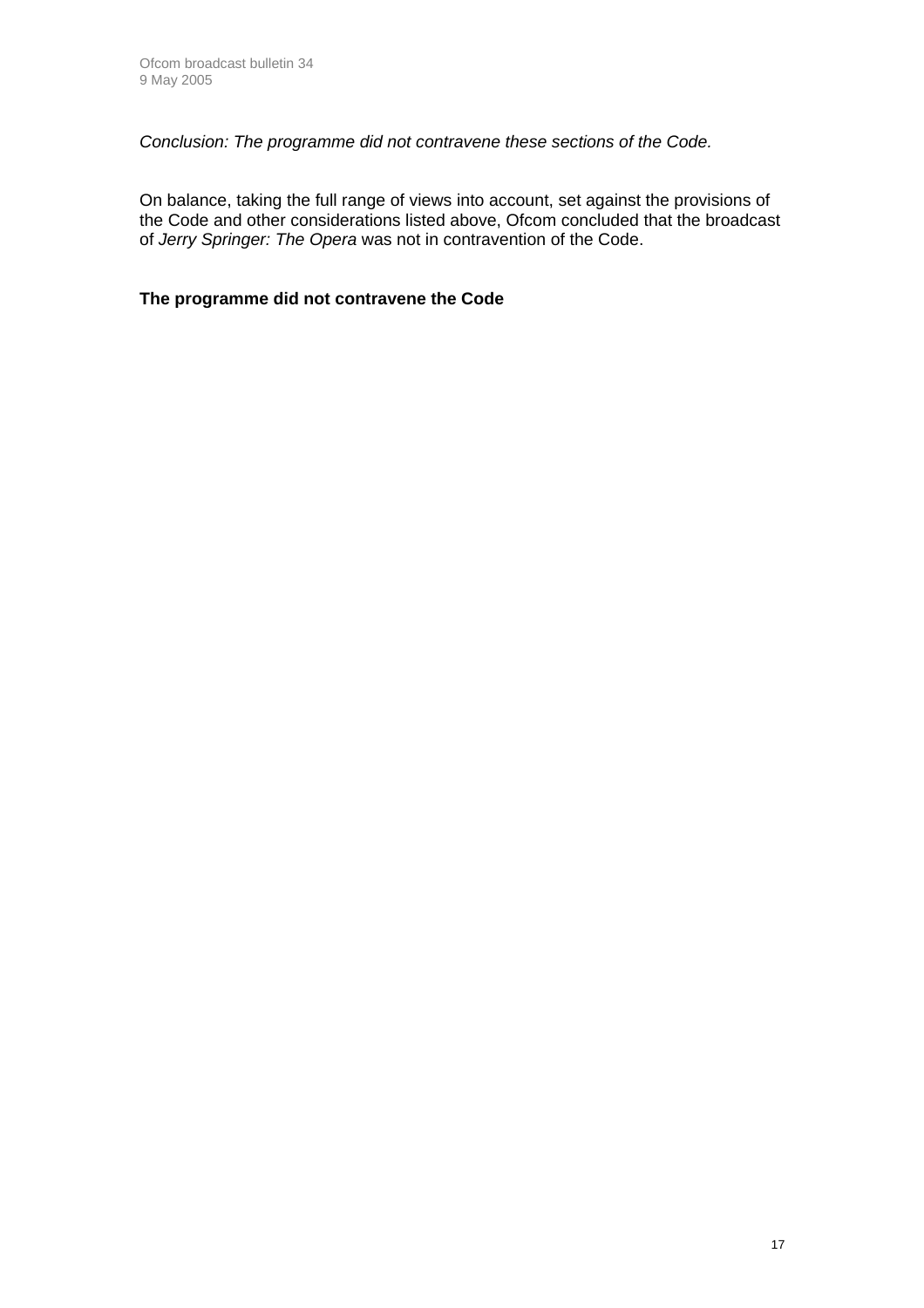# **Fairness and Privacy Cases**

Where a complaint is not upheld there is only a note of the outcome. For a copy of a full adjudication, whether the complaint is upheld or not, go to Ofcom's website at www.ofcom.org.uk/bulletins/ or send a stamped addressed envelope to: Ofcom, Riverside House, 2a Southwark Bridge Road, London SE1 9HA.

# Upheld in Part

**Complaint by Mr Danny Toffel on behalf of Toff Tech Limited**  *Watchdog, BBC1, 26 October 2004* 

Ofcom has upheld part of a complaint by Mr Danny Toffel on behalf of Toff Tech Limited that an edition of *Watchdog* was unfair to his company.

This programme featured a watch selling operation that it exposed as a "scam". The item focused primarily on a company called Tetherfield but also mentioned *watches2u*, owned by Toff Tech Ltd, in connection with the operation.

Ofcom recognised that there was a clear public interest in exposing the watch-selling operation, through which members of the public were buying watches at inflated prices. However, we did not accept the BBC's assertion that all the programme did in relation to *watches2u* was make a simple statement of fact, namely that some of the products were available on the *watches2u* website. It went further, in implying a direct connection with Tetherfield and an involvement in the watch-selling operation. This was justified on the basis of the content of the *watches2u* website, its links with other websites and a secretly recorded conversation with the man identified by the BBC as being at the head of the operation. However it was a serious allegation and *watches2u* should have had an opportunity to respond to it.

#### **Upheld in part**

#### **Complaint by Mr John Ritchings**

*Jeremy Vine, BBC Radio 2, 26 September 2003* 

Ofcom has partly upheld this complaint of unfair treatment from Mr Ritchings. The programme included an item called *"How to Sue"* where listeners were invited to phone in and talk about their experiences of lawsuits. A solicitor provided advice to listeners and related a story about a dispute between two neighbours, one of whom was Mr Ritchings, over Corky, a noisy cock.

Mr Ritchings complained that the programme included untrue claims about him. Ofcom considered that the programme failed to present an accurate account of the events referred to and was unfair to Mr Ritchings.

Mr Ritchings complained that the story was not relevant to the subject matter of the programme. Ofcom considered that, despite the way the events were presented, it was reasonable for the programme to include the story.

#### **Upheld in part**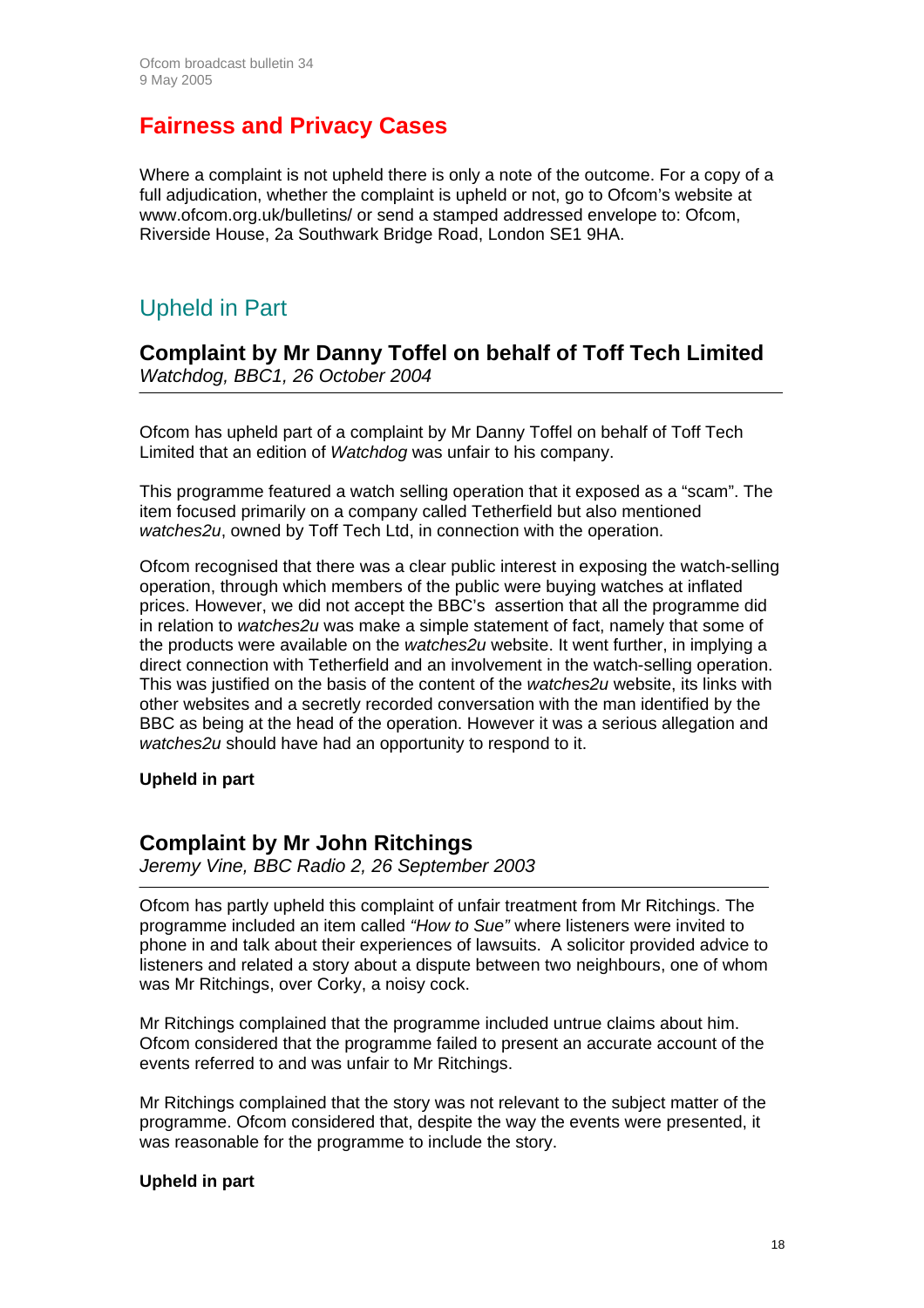# Not Upheld

| <b>Complainant</b>                                          | <b>Programme</b>  | Date &<br><b>Broadcaster</b>                           | <b>Type of complaint</b> |
|-------------------------------------------------------------|-------------------|--------------------------------------------------------|--------------------------|
| Mr Barrie Vardon                                            | Aggro             | Sky One<br>10 May 2004                                 | Unfair treatment         |
| Mr Mr David<br>Edmonston, obo<br><b>Petrolheads Limited</b> | <b>Look North</b> | BBC <sub>1</sub><br>(Yorkshire)<br>13 February<br>2004 | Unfair treatment         |

# **Complaint from Mr Bryan Evans**

 *X-Ray, BBC1 Wales, 24 May 2004* 

Ofcom's Broadcast Bulletin (No 25) stated that the programme was transmitted on 24 March 2004. This should have read 24 May 2004.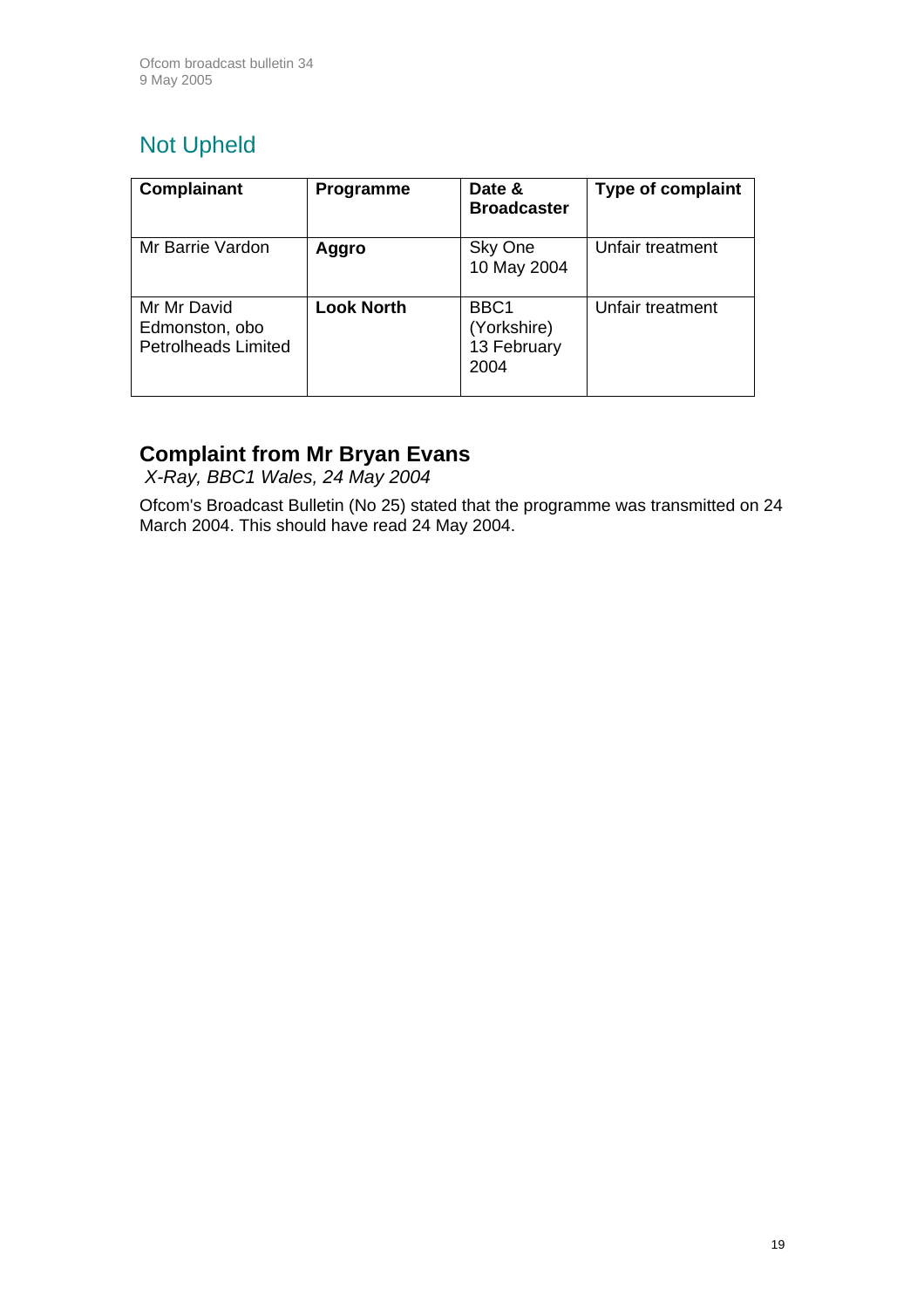# **Other programmes not in breach/out of remit 6 April– 19 April**

|                                | <b>Trans</b> |                       |                     |                |  |
|--------------------------------|--------------|-----------------------|---------------------|----------------|--|
| Programme                      | <b>Date</b>  | <b>Channel</b>        | Category            | No of          |  |
|                                |              |                       |                     | complaints     |  |
|                                |              |                       |                     |                |  |
|                                |              |                       | Sexual              |                |  |
| <b>Adult Channels</b>          | 01/03/2005   | <b>Adult Channels</b> | Portrayal<br>Sexual | 1              |  |
| Artsworld                      | 04/04/2005   | Artsworld             | Portrayal           | 1              |  |
| <b>BBC Midlands Today</b>      | 23/03/2005   | BBC1                  | Offence             | 1              |  |
|                                |              | <b>BBC Radio</b>      |                     |                |  |
| <b>BBC Radio Scotland</b>      | 01/04/2005   | Scotland              | Offence             | 1              |  |
| <b>BBC Radio WM</b>            | 17/03/2005   | <b>BBC Radio WM</b>   | Offence             | 1              |  |
| <b>BBC Spotlight Southwest</b> | 21/02/2005   | BBC1                  | Offence             | 1              |  |
| Bremner, Bird & Fortune        | 03/04/2005   | Channel 4             | Offence             | 1              |  |
|                                |              |                       | Religious           |                |  |
| Bremner, Bird & Fortune        | 10/04/2005   | Channel 4             | Offence             | 4              |  |
| Calon FM                       | 29/03/2005   | Calon FM              | Language            | 1              |  |
| Camilla's Friends Speak Out    | 07/04/2005   | ITV1                  | Language            | 1              |  |
| Chambers                       | 09/03/2005   | BBC7                  | Language            | 1              |  |
| <b>Channel 4 News</b>          | 04/04/2005   | Channel 4             | Offence             | 1              |  |
| <b>Channel 4 News</b>          | 03/02/2005   | Channel 4             | Offence             | 1              |  |
| <b>Channel 4 News</b>          | 09/04/2005   | Channel 4             | Offence             | $\overline{2}$ |  |
| <b>Channel 4 News</b>          | 07/04/2005   | Channel 4             | Offence             | 1              |  |
| Children in Need               | 15/11/2004   | BBC1                  | Offence             | 1              |  |
| Children in Need               | 12/11/2004   | BBC1                  | Offence             | 1              |  |
| Children in Need               | 19/11/2004   | BBC1                  | Offence             | 1              |  |
| Classic FM                     | 16/03/2005   | Classic FM            | Impartiality        | 1              |  |
| Coach Trip                     | 24/03/2005   | Channel 4             | Offence             | 1              |  |
| Coach Trip                     | 11/04/2005   | Channel 4             | Language            | 1              |  |
| Colditz                        | 28/03/2005   | ITV1                  | Offence             | 1              |  |
| Comic Relief 2005              | 11/03/2005   | BBC1                  | Scheduling          | 1              |  |
| <b>Coronation Street</b>       | 11/04/2005   | ITV1                  | Offence             | 1              |  |
| <b>Coronation Street</b>       | 08/04/2005   | ITV1                  | Offence             | 1              |  |
| <b>Coronation Street</b>       | 11/04/2005   | ITV1                  | Offence             | 1              |  |
| Dr Who                         | 09/04/2005   | BBC1                  | Scheduling          | $\overline{2}$ |  |
|                                |              |                       | Sexual              |                |  |
| Earthsea                       | 27/03/2005   | Channel 4             | Portrayal           | 1              |  |
| Emmerdale                      |              | ITV1                  | Offence             | 1              |  |
| Emmerdale                      | 11/04/2005   | ITV1                  | Offence             | 1              |  |
| Emmerdale                      | 13/04/2005   | ITV1                  | Offence             | $\overline{2}$ |  |
| <b>Extreme Celebrity Detox</b> | 07/04/2005   | Channel 4             | Offence             | 1              |  |
| <b>Fifth Gear</b>              | 01/04/2005   | Five                  | Offence             | 1              |  |
|                                |              |                       | Religious           |                |  |
| Fingersmith                    | 27/03/2005   | BBC1                  | Offence<br>Sexual   | 1              |  |
| Fingersmith                    | 03/04/2005   | BBC <sub>1</sub>      | Portrayal           | 1              |  |
| <b>Five Live</b>               | 21/03/2005   | <b>BBC Radio 5</b>    | Offence             | 1              |  |
| Footballers' Wives             | 30/03/2005   | ITV1                  | Offence             | 1              |  |
| Frasier                        | 01/04/2005   | Channel 4             | Offence             | 1              |  |
|                                |              |                       |                     |                |  |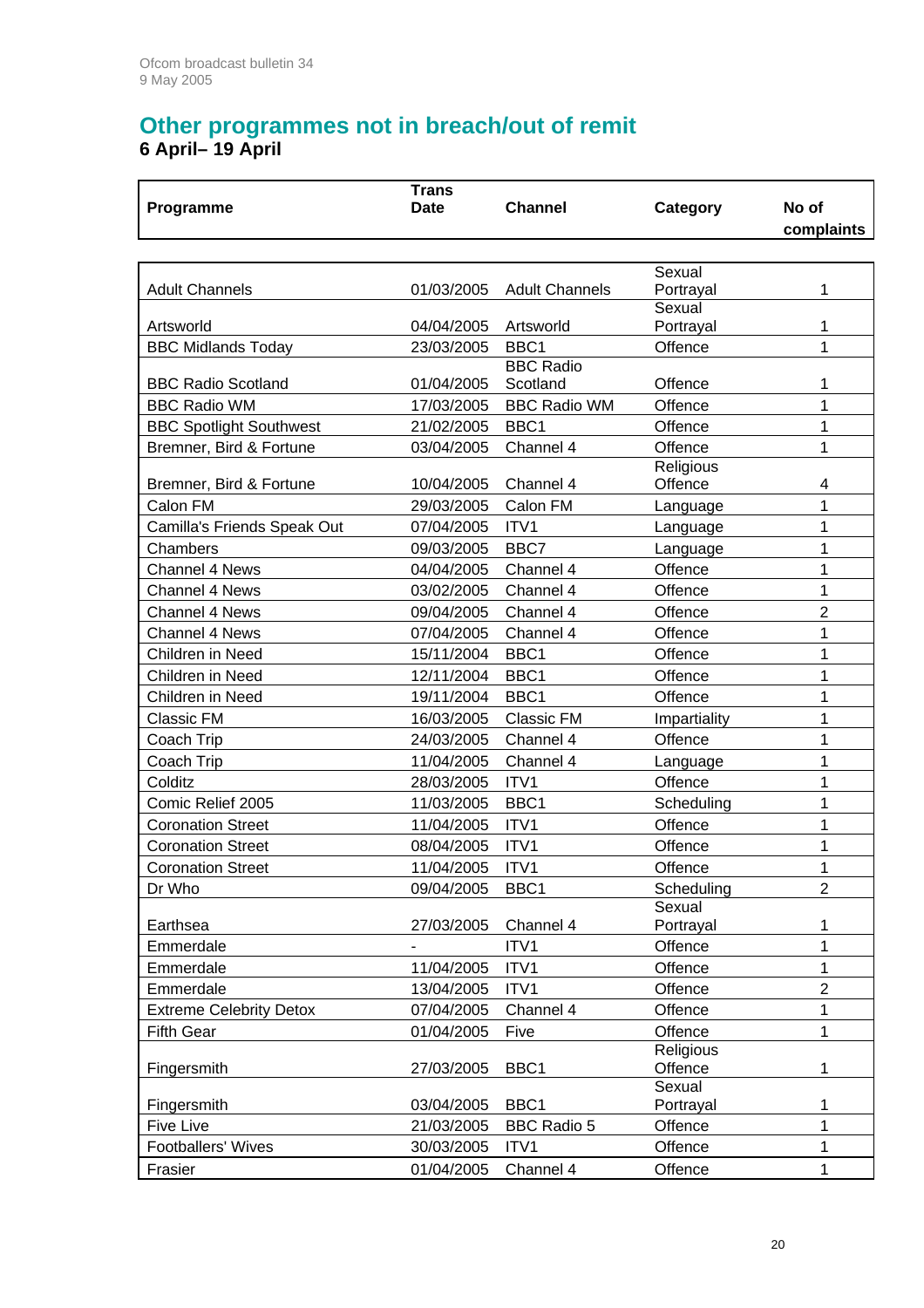|                             |            |                    | Sexual       |                         |
|-----------------------------|------------|--------------------|--------------|-------------------------|
| Friendly TV                 |            | Friendly TV        | Portrayal    | 1                       |
| Gems.tv                     | 28/03/2005 | Gems TV            | Misleading   | 1                       |
| H Side Story                | 27/03/2005 | Channel 4          | Scheduling   | 1                       |
| Hardware                    | 19/03/2005 | ITV1               | Language     | $\overline{2}$          |
| <b>Heart FM</b>             | 21/03/2005 | <b>Heart FM</b>    | Offence      | 1                       |
| <b>Heart FM</b>             | 04/12/2004 | <b>Heart FM</b>    | Misleading   | 1                       |
| Help                        | 28/03/2005 | BBC <sub>2</sub>   | Language     | 1                       |
| Hollyoaks                   | 17/02/2005 | Channel 4          | Offence      | 1                       |
| <b>House Doctor</b>         | 14/04/2005 | Five               | Advertising  | 1                       |
| <b>ITV News</b>             | 25/02/2005 | ITV1               | Offence      | 1                       |
| <b>ITV News</b>             | 05/04/2005 | ITV1               | Impartiality | 1                       |
| <b>ITV News</b>             | 04/04/2005 | ITV1               | Misleading   | 1                       |
| Jeremy Vine                 | 15/03/2005 | <b>BBC Radio 2</b> | Offence      | 1                       |
| Just for Laughs             | 02/04/2005 | BBC1               | Offence      | 1                       |
| Kilroy and the Gypsies      | 05/04/2005 | Channel 4          | Accuracy     | 1                       |
| <b>LBC Programme</b>        | 01/02/2005 | LBC97.3            | Offence      | 1                       |
| <b>LBC Programme</b>        | 09/03/2005 | LBC97.3            | Offence      | 1                       |
| <b>LBC Programme</b>        | 23/03/2005 | LBC97.3            | Offence      | 1                       |
| <b>LBC Programme</b>        | 29/03/2005 | LBC97.3            | Offence      | $\overline{2}$          |
| <b>Little Britain</b>       | ٠          | BBC <sub>3</sub>   | Offence      | 1                       |
| Living with Michael Jackson |            | Five               | Offence      | 1                       |
| Make Me a Supermodel        | 14/03/2005 | Five               | Offence      | 1                       |
|                             |            |                    | Sexual       |                         |
| Malice Aforethought         | 11/04/2005 | ITV1               | Portrayal    | 1                       |
| Match of the Day 2          | 03/04/2005 | BBC <sub>2</sub>   | Offence      | 1                       |
| Meridian Tonight            | 26/10/2004 | ITV1               | Misleading   | 1                       |
| Ministry of Mayhem          | 02/04/2005 | ITV1               | Offence      | 1                       |
| Ministry of Mayhem          | 09/04/2005 | ITV1               | Offence      | 1                       |
| Most Haunted                | 01/01/2004 | Living             | Accuracy     | 1                       |
| Not the Royal Wedding       | 04/04/2005 | Channel 4          | Offence      | $\overline{2}$          |
| Not the Royal Wedding       | 06/04/2005 | Channel 4          | Offence      | $\overline{\mathbf{4}}$ |
| Not the Royal Wedding       | 08/04/2005 | Channel 4          | Offence      | $\overline{2}$          |
| Not the Royal Wedding       | 11/04/2005 | Channel 4          | Offence      | 1                       |
| Not the Royal Wedding       | 05/04/2005 | Channel 4          | Offence      | 1                       |
| Panorama                    | 17/04/2005 | BBC1               | Offence      | 1                       |
| <b>BBC Radio 2</b>          | 05/04/2005 | <b>BBC Radio 2</b> | Language     | 1                       |
| Richard and Judy            | 09/12/2004 | Channel 4          | Scheduling   | $\overline{2}$          |
| Richard and Judy            | 11/04/2005 | Channel 4          | Offence      | 1                       |
| <b>Scott Mills</b>          | 10/03/2005 | <b>BBC Radio 1</b> | Offence      | 1                       |
| Setanta Sport               | 05/11/2004 | Setanta Sport      | Misleading   | 1                       |
|                             | 05/04/2005 | Channel 4          | Offence      | 1                       |
| Shariah TV                  |            |                    |              |                         |
| Shariah TV                  | 08/04/2005 | Channel 4          | Offence      | 1                       |
| Gay network                 | 07/02/2005 | Gay network        | Offence      | 1                       |
| <b>Sky News</b>             | 08/03/2005 | <b>Sky News</b>    | Impartiality | 1                       |
| <b>Sky News</b>             | 13/04/2005 | <b>Sky News</b>    | Impartiality | 1                       |
| Talksport                   | 22/03/2005 | Talksport          | Offence      | 1                       |
| Talksport                   | 10/04/2005 | <b>Talksport</b>   | Impartiality | 1                       |
| Talksport                   | 12/04/2005 | Talksport          | Offence      | 1                       |
| The Bill                    | 07/04/2005 | ITV1               | Violence     | 1                       |
| The Dating Channel          | 17/03/2005 | The Dating         | Sexual       | 1                       |